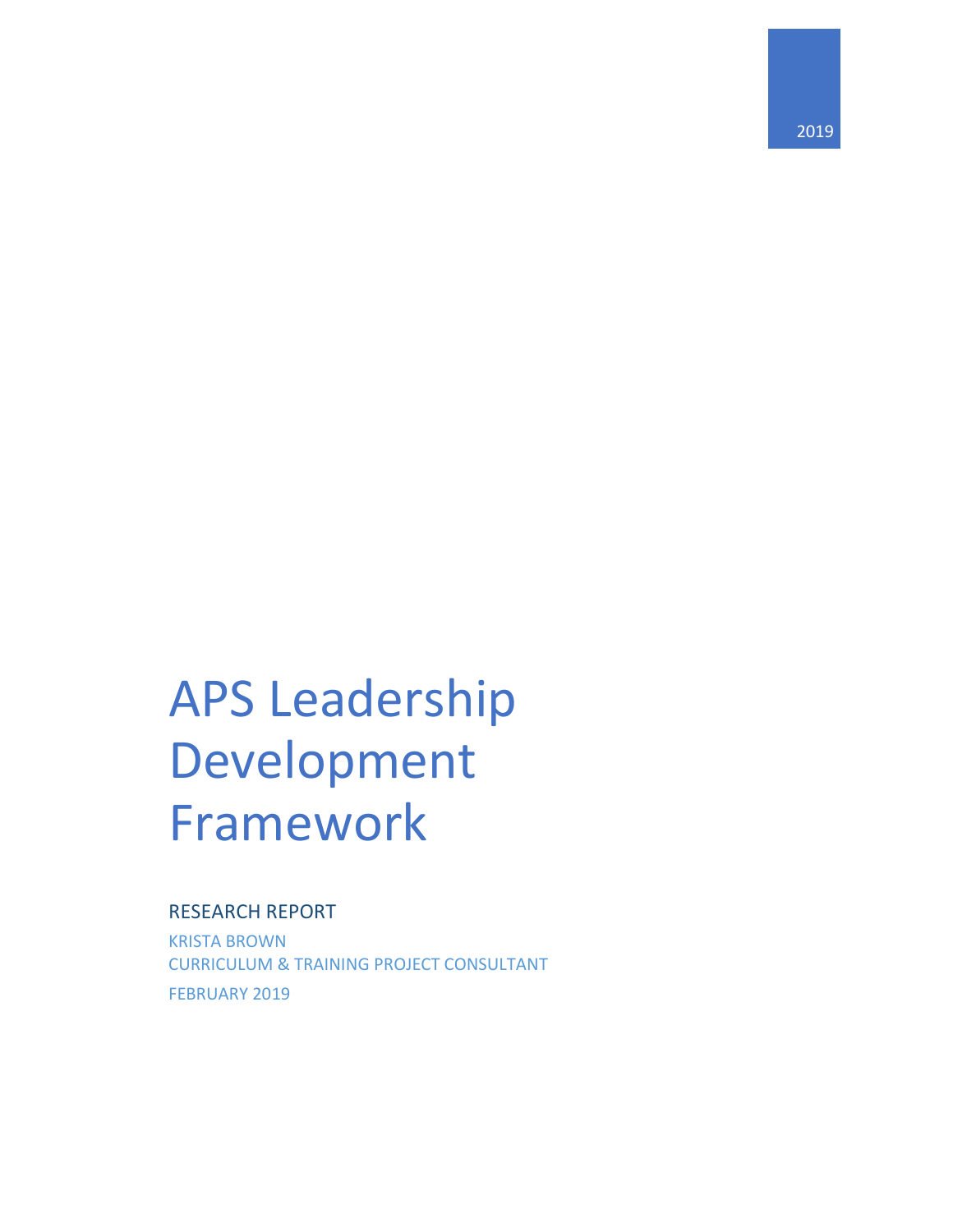# Table of Contents

<span id="page-1-0"></span>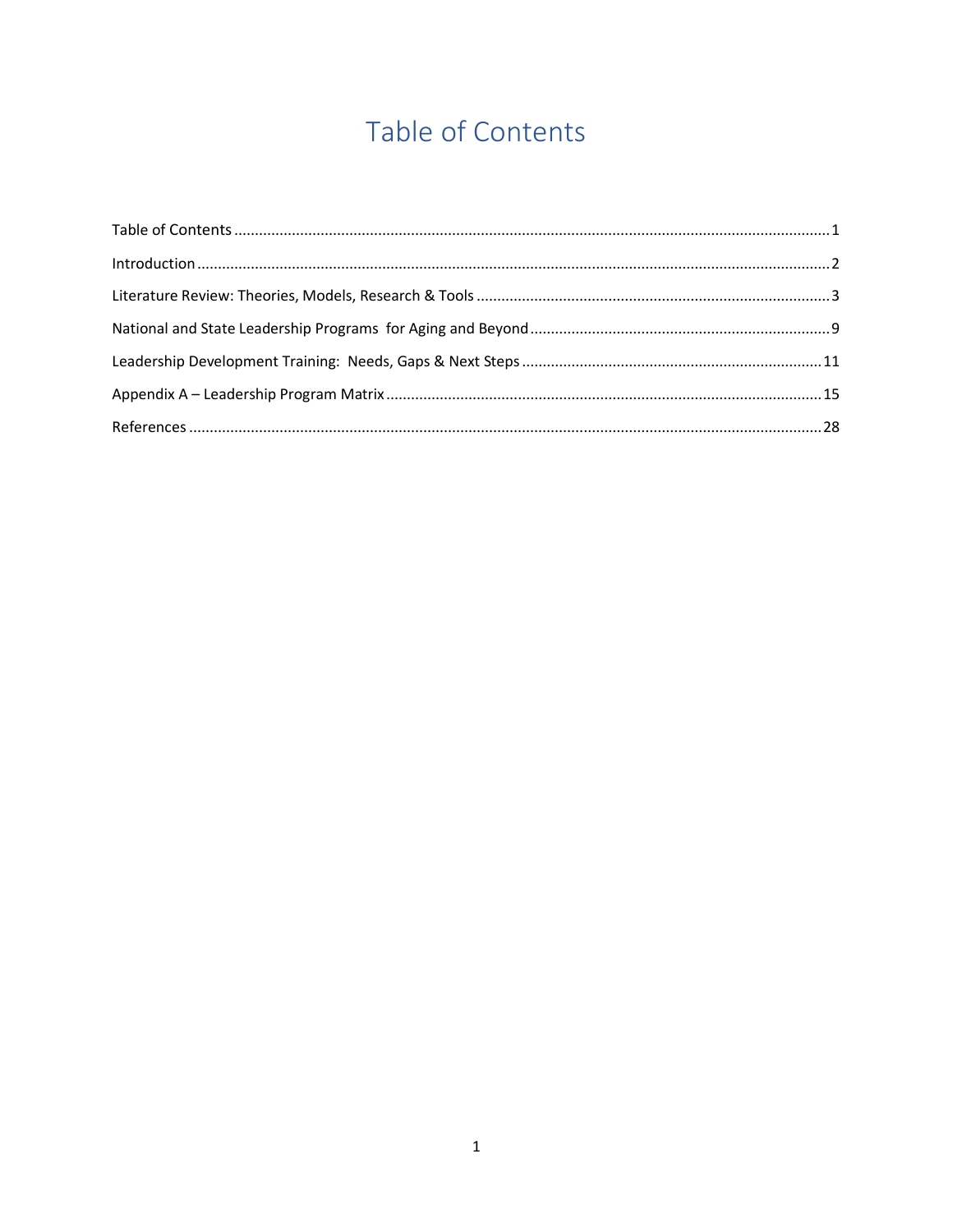# Introduction

<span id="page-2-0"></span>In early 2019, the Adult Protective Services Workforce Innovations (APSWI), a program of the Academy for Professional Excellence, San Diego State University School of Social Work, commissioned work on a two-phase leadership development project. The goal of the project is to develop a statewide Adult Protective Services Leadership Development Framework for managers which includes a research report and leadership workforce development plan.

This report encompasses the first phase or research portion of the project and includes an extensive examination of leadership theories, models, and literature. Program best practices and cross discipline leadership development programs are analyzed. It also includes focus group data from sessions conducted with statewide and national leadership in the field of aging and adult services examining the leadership training needs, current gaps, and suggested next steps in the process.

Information will be presented in three sections covering:

- Literature Review: theories, models, research, tools;
- National and state leadership programs for aging and beyond including a summary of structure, content and competencies, and best practices;
- Leadership development training needs, gaps and next steps.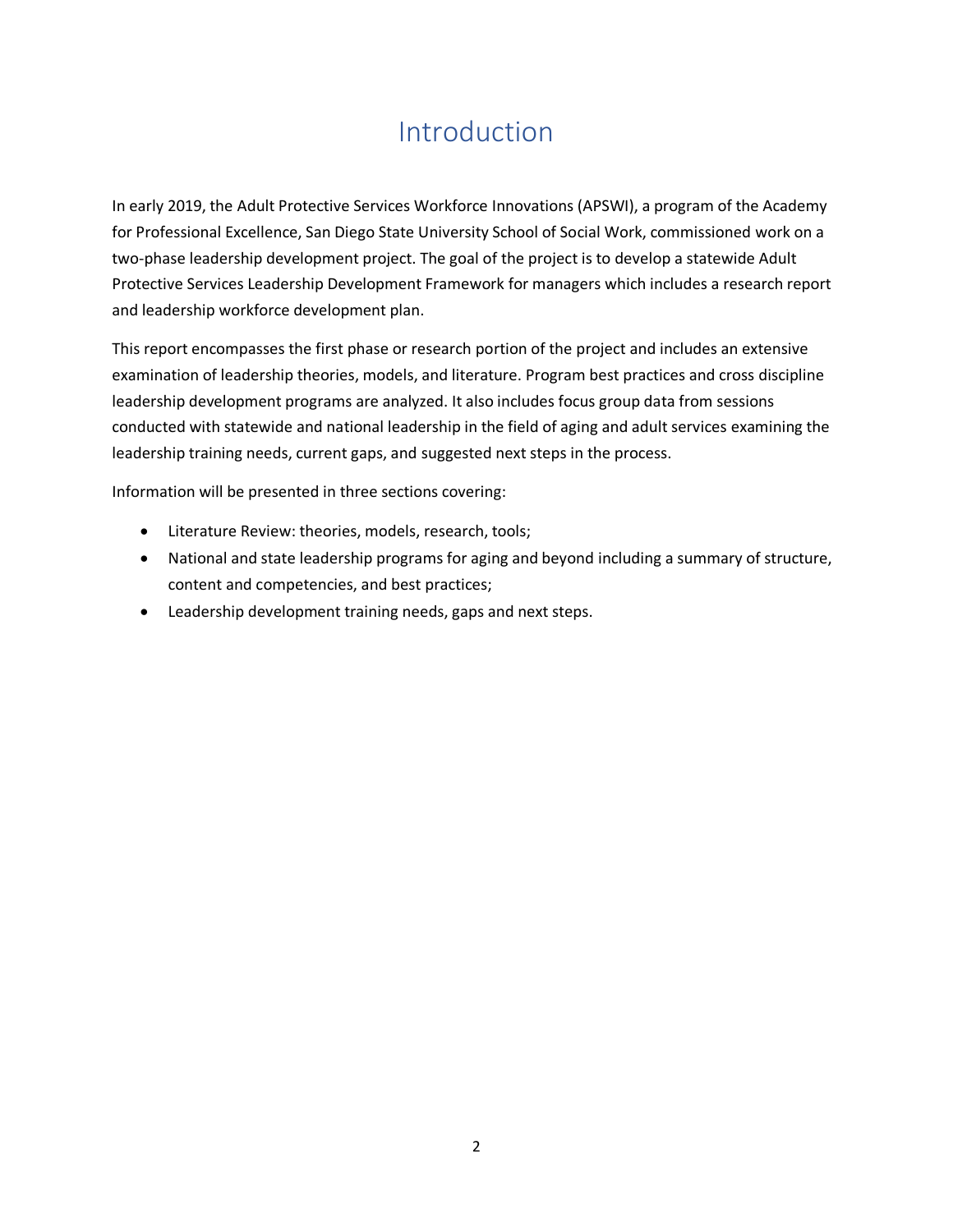# <span id="page-3-0"></span>Literature Review: Theories, Models, Research & Tools

Leadership is an art, something to be teamed overtime, not simply by reading books. Leadership *is more tribal than scientific; more weaving of relationships than an amassing of information, and, in that sense, don't know how to pin it down in every detail* (DePree, 1989)*.*

Over the years, researchers and practitioners have come to agree that leadership is a flexible developmental process with each new piece of research or theory building on the last. The concept of leadership is impacted by situations, contexts, culture, working environment, new laws and regulations, information overload, organizational complexities and psycho-socio developments (Ahmed & Nawaz, 2016).

#### **Transformational Leadership Theory and Style**

Transformational leaders build motivation and morale of staff and themselves. Their engagement with staff is based on shared values, beliefs and goals and this impacts performance in attainment of the shared goals. Transformational leaders identify the need for change, gain consensus, create a roadmap that guides the change, and then embark on the change. These are visionary leaders who appeal to subordinates "better nature and move them toward higher and more universal needs and purposes" (Ahmed & Nawaz, 2016).

Transformational leadership tends to produce positive outcomes on both the individual and organizational levels. These leaders rate their relationships with staff as a high priority and treat staff with individualized attention to cultivate achievement and growth. As per Cummings et al., relational and transformational leadership styles produce better quality outcomes than more autocratic leadership styles (Ahmed & Nawaz, 2016).

#### **Strengths-Based Leadership**

Rath and Conchie (2008) examined Gallup data on leadership including studying over a million work teams and interviewing tens of thousands of leaders and followers. Three key findings related to effective leadership and high performing teams were discovered.

The researchers found the following:

The most effective leaders are always investing in strengths. The strength domains included executing, influencing, relationship building, and strategic thinking. Effective leaders also surround themselves with the right people and then maximize the team. A well-rounded team has representation from all strength domains preferably. Lastly, the most effective leaders understand the needs of their followers. These basic needs were identified as trust, compassion, stability and hope (Rath & Conchie, 2008).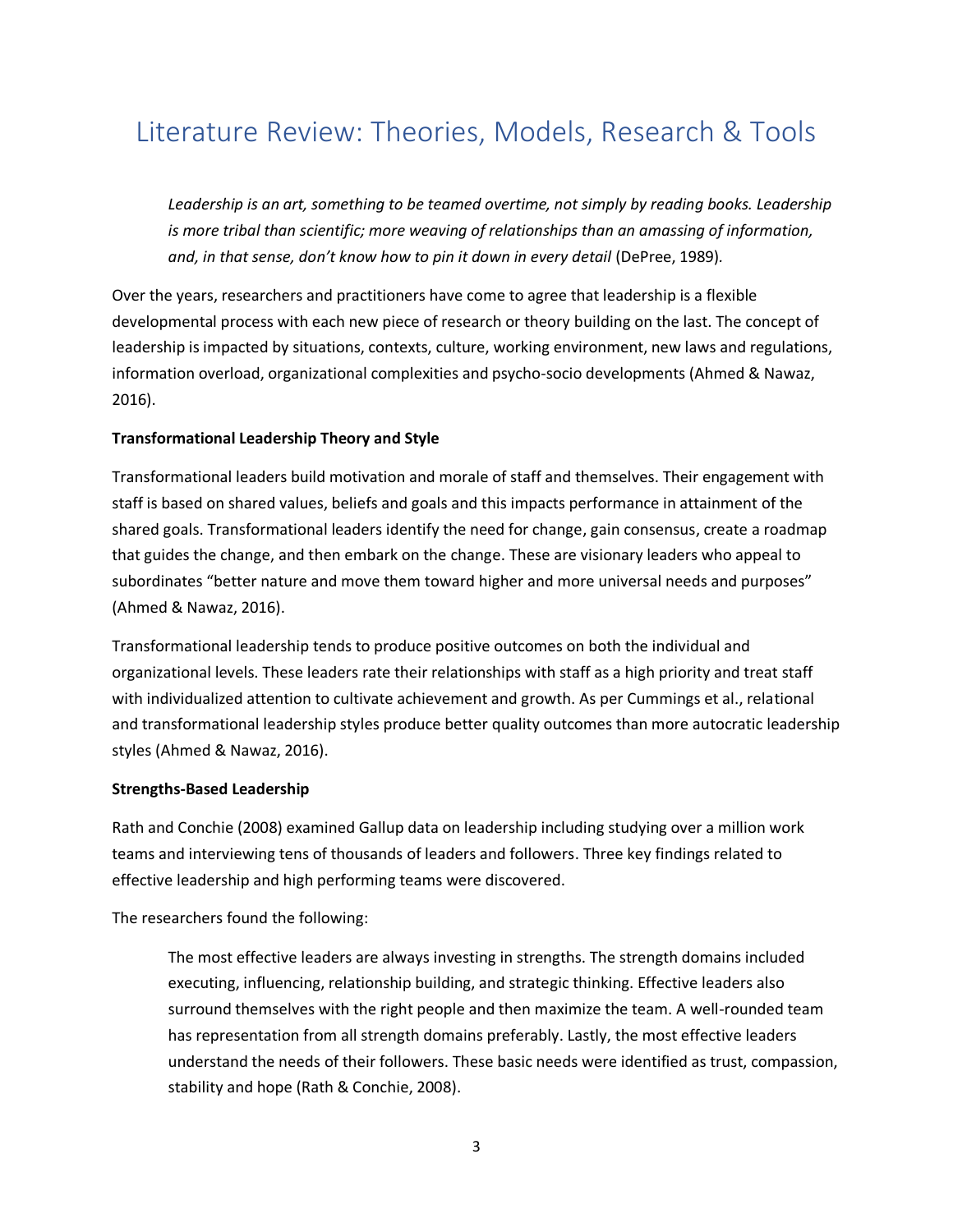The researchers also found some commonalities in high-performing teams to note. High-performing teams don't let conflict hijack the process because they are focused on results. What is best for the organization is a priority and identified before they move forward. These teams have work-life balance, they embrace diversity and attract talent (Rath & Conchie, 2008).

#### **Appreciative Inquiry**

One strengths-based leadership approach, Appreciative Inquiry, is a philosophy and a methodology for positive change that is rooted in positive psychology and positive organizational scholarship. Developed by David Cooperrider and colleagues at Case Western Reserve, this model is rooted in three concepts – appreciation, inquiry and wholeness (n.d., What is Appreciative Inquiry? A Short Guide to the Appreciative Inquiry Model & Process, 2017).

What differentiates this model is it begins with strengths and successes that already exist and builds from there. Related outcomes include reinforcement of culture and relationships, creation of a common vision, promotion of learning, and movement towards collective action.

Appreciative Inquiry also includes a process component which is divided into four phases – *Discovery*, *Dream*, *Design* and *Deploy* which is illustrated in the Figure 1 below (n.d., What is Appreciative Inquiry? A Short Guide to the Appreciative Inquiry Model & Process, 2017). This process is flexible enough to use individually or with groups, in-person or online and the length will vary depending on goals.



**Figure 1 - The Appreciative Inquiry 4-D Model (Source: [https://cvdl.ben.edu/blog/what-is-appreciative-inquiry/\)](https://cvdl.ben.edu/blog/what-is-appreciative-inquiry/)**

Through their research on Appreciative Leadership and positive power, the Corporation for Positive Change identified "Five Strategies of Appreciative Leadership". They include:

*Inquiry* which values people and their contributions;

*Illumination* which allows understanding of how people can contribute, find strengths;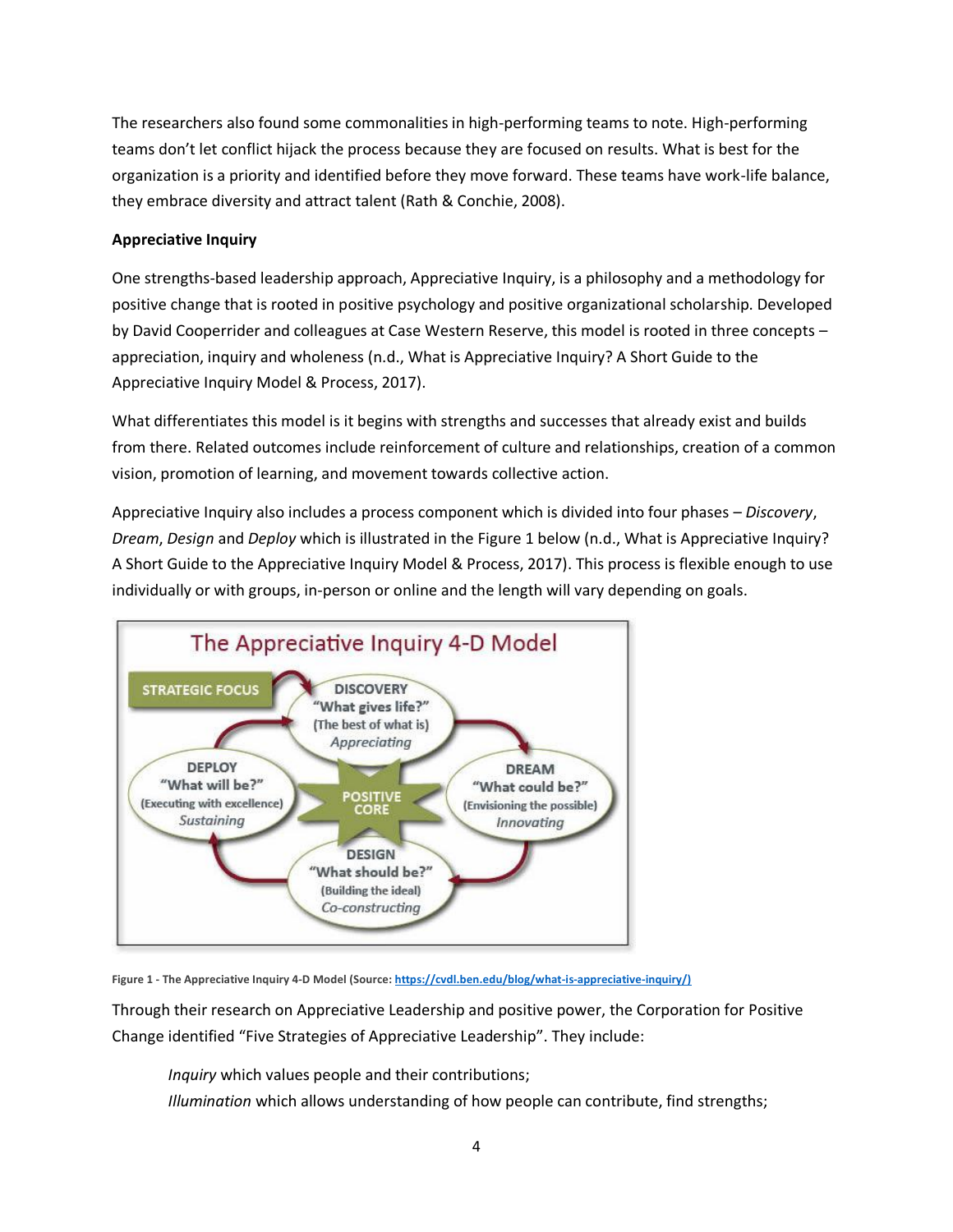*Inclusion* creates a sense of belonging; *Inspiration* provides a sense of direction; *Integrity* sets expectations for everyone.

Each core strategy meets a different need for people which helps drives performance and build a healthy organization (n.d., Five Strategies of Appreciative Leadership, 2019).

#### **Collaborative Leadership**

Over eight years, the Research Center for Leadership in Action at NYU Wagner studied social change leaders in 90 organizations across the United States. The goal was to find out how leadership manifests to produce change in a collective way within organizational environments with extremely scarce resources.

The researchers found that social change leaders viewed leadership more as "work" rather than personal attributes and they were able to identify three areas of practice that leaders within the organizations engaged in to produce "leadership capital" (n.d., How Social Change Organizations Create Leadership Capital and Realize Abundance Amidst Scarcity, 2011). They define this type of capital as built on human capacity and being actively engaged in leadership not based on monetary means.

The three leadership practices the researchers identified include:

*Reframing discourse* – These leaders work to disrupt established frames, while proposing others more congruent with their vision for the future. This reframing creates cognitive shifts, in targeted audiences that in turn, produce changes in power relations.

*Bridging difference* – These leaders create the conditions to bring diverse groups together and facilitate joint work while maintaining, appreciating and drawing on differences. This can also happen at the inter-organizational level to leverage different types of resources and advance nonprofit missions. Bridging highlights interdependencies and nurtures diversity so that collective action becomes obvious and collective achievements natural.

*Unleashing Human Energies* - Knowledge is power and the fundamental source of power comes from within the community, despite its apparent material scarcity. The point of departure for this work is the belief that people already come with a deep knowledge of the problem, which is derived from their own lived experience.

These practices are most effective when woven together and consistently used. They energize and sustain mission-related organizational work, including managerial activities like strategic visioning and fundraising, as well as political activities like advocacy and organizing (n.d., How Social Change Organizations Create Leadership Capital and Realize Abundance Amidst Scarcity, 2011).

The practices also allow people to take up their own leadership, they create the conditions where everyone, despite their position, understands their unique leadership role. The researchers state, "to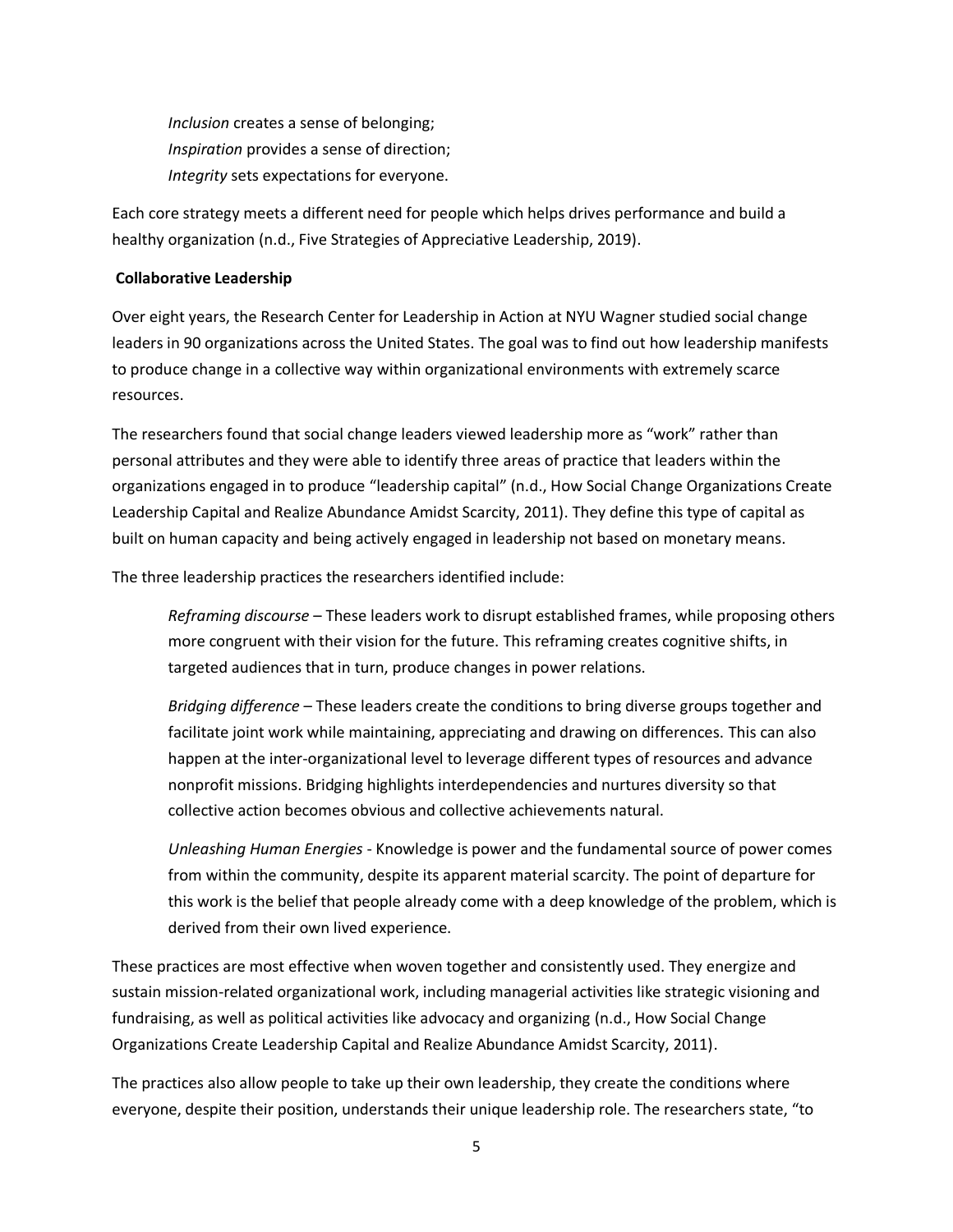create "leaderful" organizations and systems there must be an understanding that leadership is not only something that belongs to each individual, but it also becomes collectively shared when each member takes up his/her leadership within a mutually agreed framework" (n.d., How Social Change Organizations Create Leadership Capital and Realize Abundance Amidst Scarcity, 2011).

The researchers highlight the importance of this type of leadership work giving life to management choices and the importance of leaders to understand and utilize the multiple dimensions of the work rational and emotional, individual and collective. To close, they recommend leaders consider the following, "If this type of work generates needed leadership capital to address the scarcity of other resources that can sustain the work, then leaders in nonprofits must prioritize this work as much as they do efforts to bring in financial resources" (n.d., How Social Change Organizations Create Leadership Capital and Realize Abundance Amidst Scarcity, 2011).

#### **Collaborative Leadership Model – Quantum Leadership**

Related to the work cited above is the collaborative leadership model called Quantum Leadership which arises from the work of Leadership for a Changing World program and partners including The Advocacy Institute, The Research Center for Leadership in Action at NYU Wagner, and The Ford Foundation. Quantum Leadership states that leadership arises from community and active interrelationships and connections thus an individual leader thinks less about "how can I move this mountain" but instead thinks "how do we move this mountain" essentially building the community capacity for action (Milewski, 2006).

To help shift thinking from the individual leadership paradigm to a successful collaborative leadership approach, the authors developed a tool called the Seven Drivers of Quantum Leadership. The drivers are broken into two parts – Transforming the Community and Transforming the Community's Environment – with action steps within each part.

*Transforming the Community* - Quantum leadership transforms the group into a synergistic generator of leadership, where everyone's actions contribute to keep the system going. In such an environment, leaders seem to arise organically.

1. *Build Strong Community Relationships* - This requires building and strengthening channels of communication, obligation, and interdependence. This is the foundation of quantum leadership.

2. *Open the Space for Community Initiative* - Listening and dialogue begin to create the conditions under which community members first speak of and listen to the issues they share, then imagine new ways to deal with such issues, and then finally rise to act towards the new possibilities they see.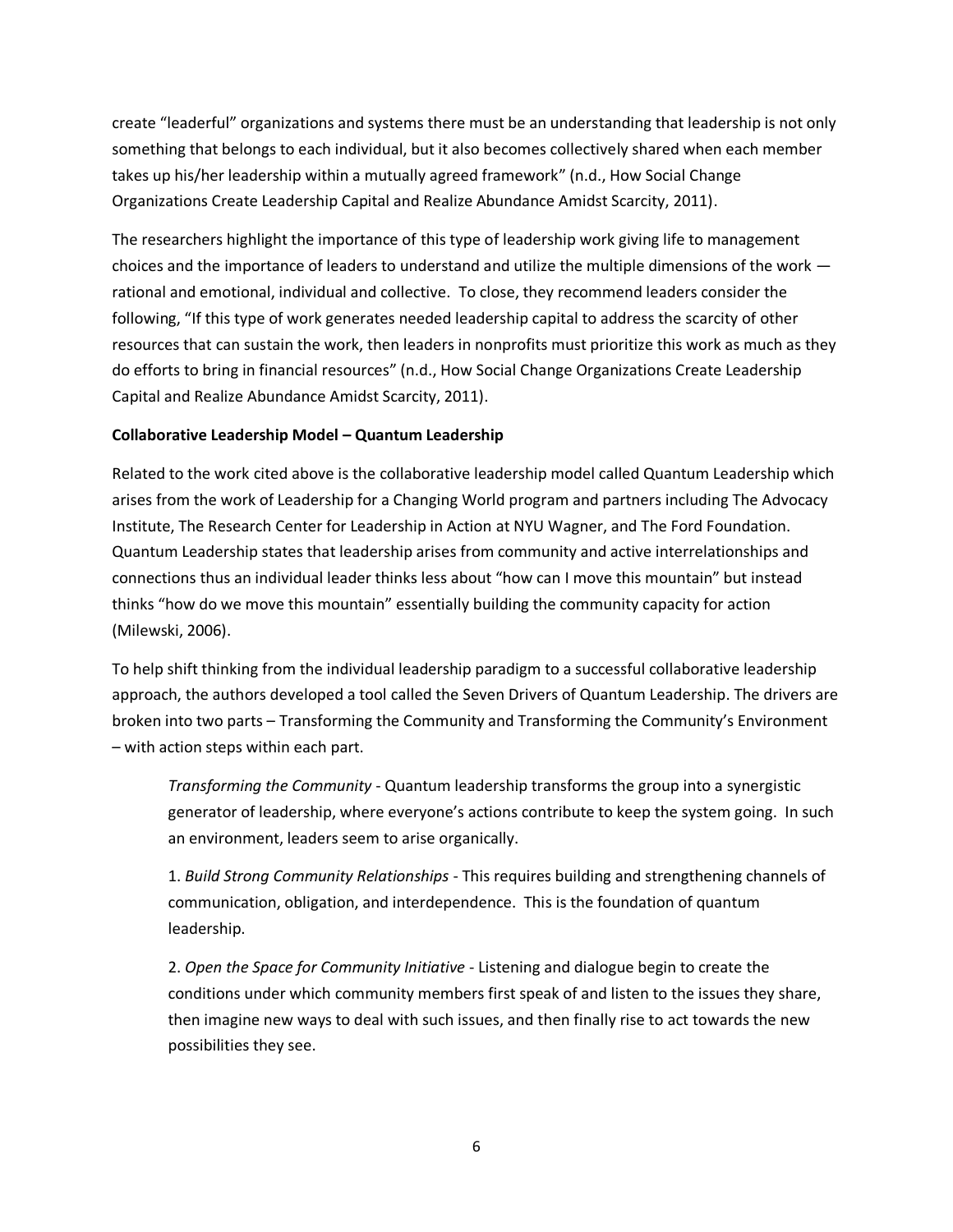3. *Find the Deep Sources of Strength* - Part of quantum leadership's power comes from connecting a community's sense of its own power to existing forces that are deeply anchored within the community.

*Transforming the Community's Environment* - This part of the process takes place outside the safe space where the community has undergone its change and involves bringing that change into a reality that may at first hold no place for the community.

4. *Face the Wind and Bend Without Breaking* - At this point in its transformation from a collection of individuals to a generator of leadership, the community must face the world's challenges while maintaining its vision, its structures, the integrity in its actions, and the connection to its humanity.

5. *Stretch and Build the Relationships Outward* - In expanding the community connections outward, leaders may need to determine whether potential new partners share enough common goals for their journeys together.

6. *Encourage Purposeful Learning* - In the world of working for change, constant shifts demand that changemakers remain open-minded and flexible, re-examining their methods and even their missions as they constantly steer towards the changes they wish to see.

7. *Bring the Future into the Present* - Creating and enacting a well-thought-out strategy must be part of this process, but this driver of quantum leadership does not really refer to that aspect of moving towards the overall goal. This is both a methodology and a state of mind: a constant and ongoing recognition of the contributions of each success, each small gain that may accompany failure, each lesson, and each team member, toward the ultimate goals of the organization, the coalition, or the movement.

(Milewski, 2006)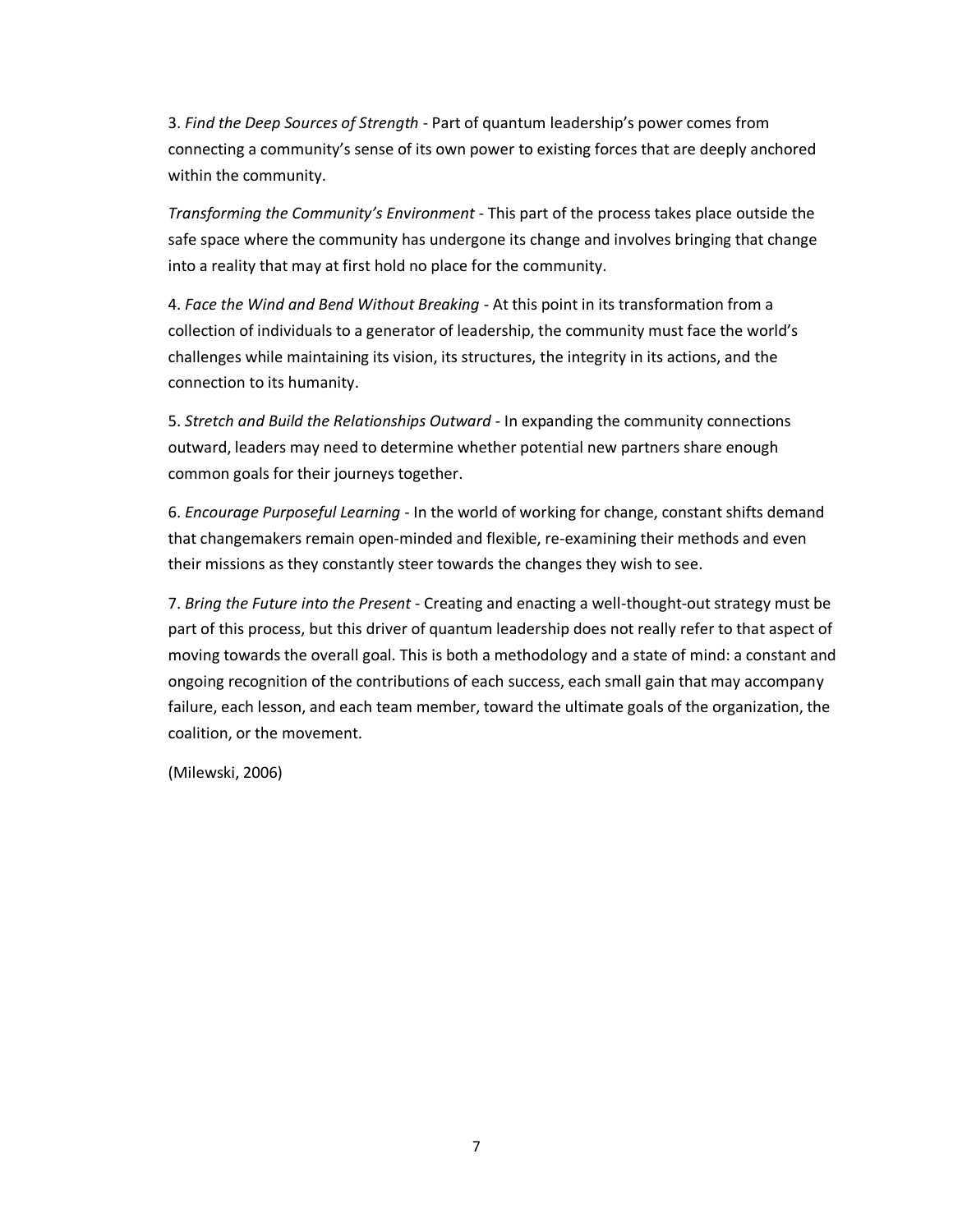#### **Everything DiSC® Model**



Everything DiSC® is comprised of a theory and psychometric tools that have a 40 year plus history of research and testing. Assessments and training are based on dimensions of human behavior (axes) and styles of behavior (quadrants) with the notion that most everyone is a blend of all four styles, but one or more style tends to be dominant (see Figure 2). These tools help leaders understand their own behavioral style and how it interacts with others. These tools can be paired with other assessments such as Myers Briggs or can be used as a standalone.

#### **Figure 2 - Everything DiSC® Model (Source[: http://www.everythingdisc.com/About.aspx\)](http://www.everythingdisc.com/About.aspx)**

Wiley, the company who owns Everything DiSC®, offers many fee-based products including:

*Everything DiSC® Workplace* - classroom training that uses online pre-work, facilitation with video, and online follow-up to create a personalized learning experience. Participants understand and appreciate their styles and the styles of the people they work with. The training covers: Discovering Your DiSC Style; Understanding Other Styles; Building More Effective Relationships; Optional People-Reading and Comparison Report activities

*Everything DiSC® Management* - classroom training that uses online pre-work, facilitation video, and online follow-up to create a personalized learning experience. Participants learn how to read the styles of the people they manage. The result is managers who adapt their styles to manage more effectively. Focus one-to-one relationships. The training covers: Your DiSC Management Style; Directing and Delegating; Improving Employee Motivation; Employee Development; Working with Your Manager

*Everything DiSC Work of Leaders®* - classroom training that uses online pre-work, facilitation with video, and online follow-up to create a personalized learning experience. Focus one-tomany relationship and on tangible steps directed at leading a group or organization toward desired outcomes. Uses the framework of Vision, Alignment, and Execution and how individual leadership styles impact effectiveness. Based on research-based leadership best practices.

(Wiley, 2019)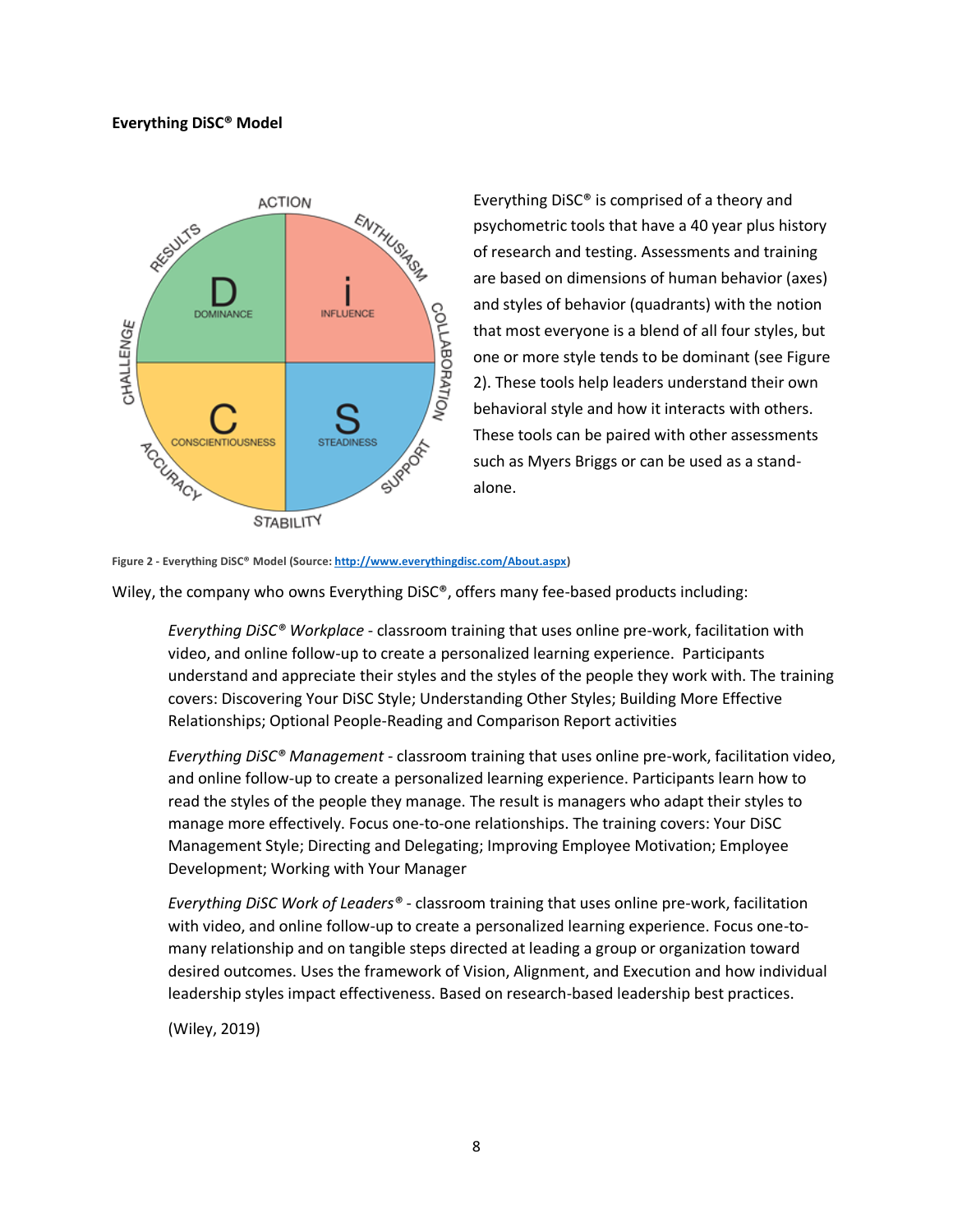# <span id="page-9-0"></span>National and State Leadership Programs for Aging and Beyond

*Managing your problems can only make you good, whereas building your opportunities is the only way to become great* (Collins, 2001).

In 2010, the American Society on Aging (ASA) recognized the need for leadership development for the aging field and conducted a comprehensive needs assessment utilizing their national, multi-disciplinary leadership and membership of professionals in aging. A component of the full needs assessment included a profile summary of several national leadership development training programs. For the current research report, the 2010 information was adapted and used as a launching point to update and expand on the original summary. In Appendix A, the nine program summaries include: program overview, program objectives, tuition/application process, program structure, content and competencies, and any other relevant information.

#### **Summary of Structure, Content & Competencies and Best Practices**

Though each of the nine leadership development programs were unique, there were themes, topic areas and best practices that emerged:

**Structure** – Programs varied in length from short-term intensive in-person (4 to 10 days) to year-long programs with a mixture of in-person and online interaction. Most programs had smaller cohorts (15-30 participants) with a few indicating larger cohorts were dependent on enrollment. Costs varied among the programs with some being funded by participant registration fees, foundations/contracts/grants, or association membership fees.

**Content & Competencies** – All programs, regardless of program length, bring participants together to share their experiences and learn from each other either through conference, retreat or class settings. Many programs involve a mentorship or some sort of coaching component during the program and a alumni/networking group thereafter. Some programs require a team or individual project as a capstone.

Common program competencies include:

- Individual and team leadership including some sort of self-assessment or self-exploration
- Collaboration, relationship-building and networking
- Visioning, critical thinking, problem-solving
- Creating and handling systems or policy change
- Managerial and/or financial skills
- Diversity, inclusion, cultural awareness/competence
- Communication individual, team, presentation skills and conflict resolution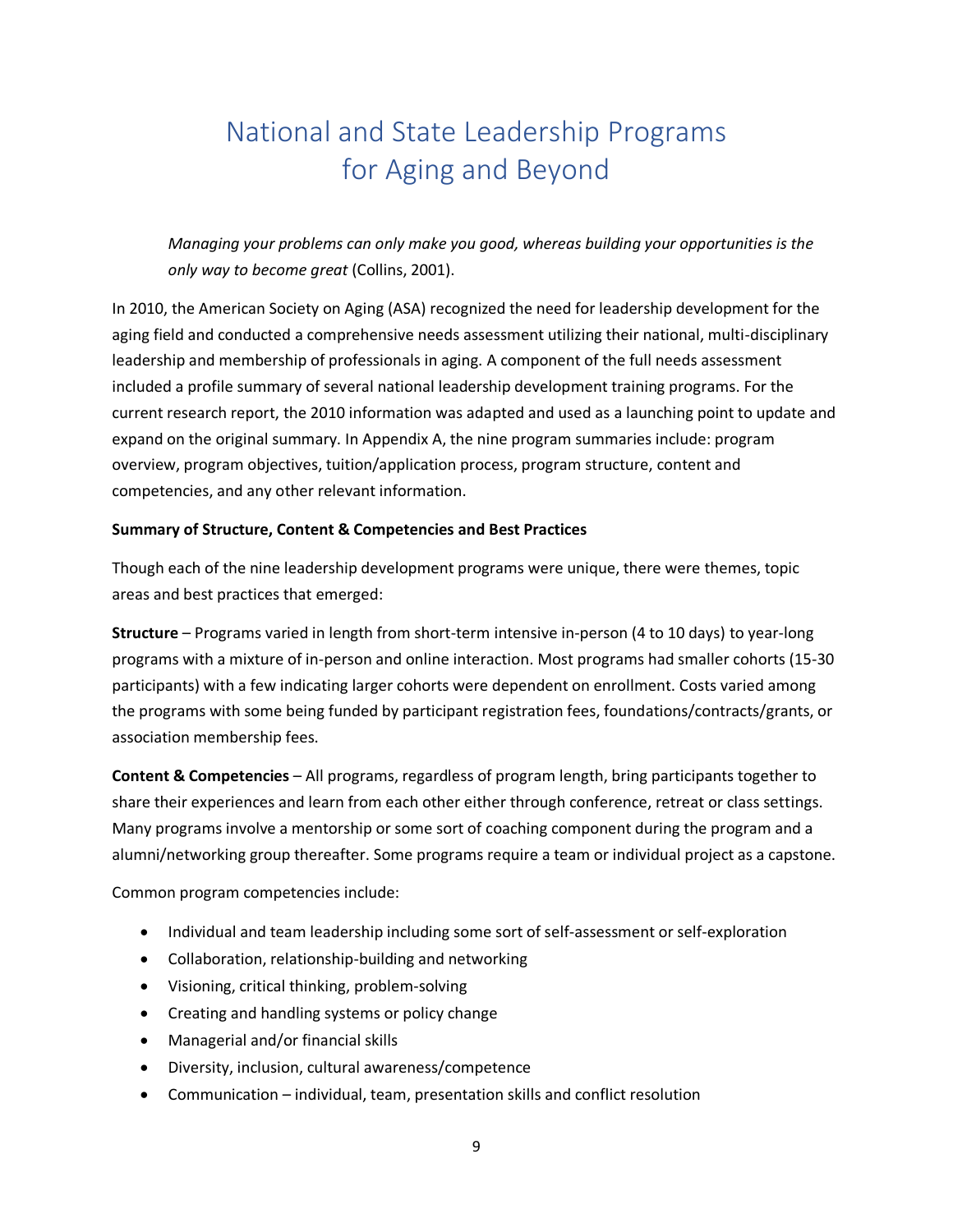**Best Practices** – Most if not all programs identified as strengths-based focusing on building or strengthening leadership skills and capacities of emerging or existing professionals and their communities of practice. Additionally, a collaborative or team-based approach or philosophy was utilized in many programs highlighting the power of growing and leveraging a more inclusive leadership style. Many programs offered mixed modalities for learning and connection including some sort of faceto-face session, homework and/or action learning activity, mentoring and/or coaching, and ongoing group/networking opportunity. The programs to note as best practice examples include: Center for Health Leadership and Practice, Executive Leadership Academy, Leaders in Action, and LeadingAge's Larry Minnix Leadership Academy.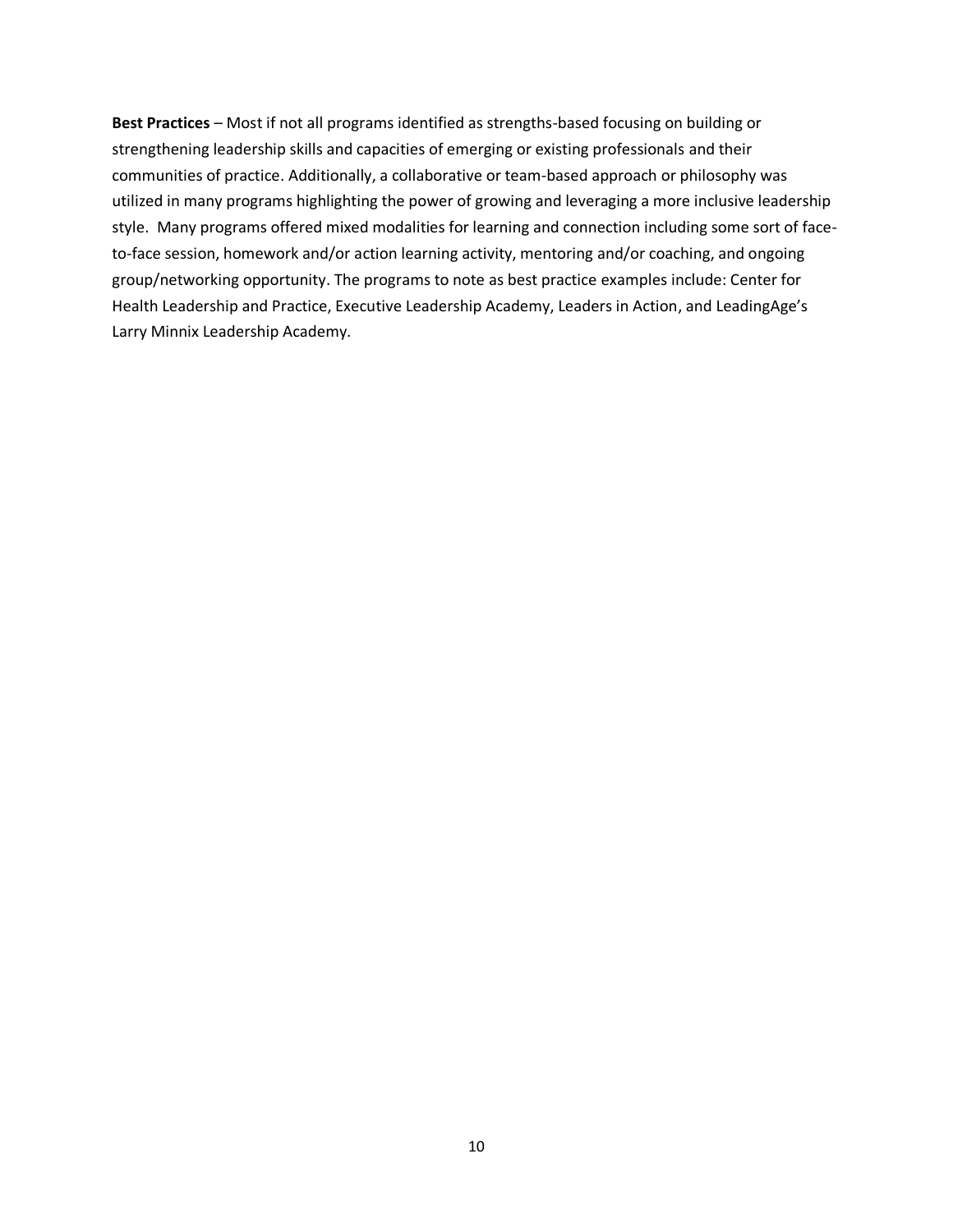# Leadership Development Training: Needs, Gaps & Next Steps

<span id="page-11-0"></span>*A leader is someone who holds her- or himself accountable for finding the potential in people and processes* (Brown, 2019)*.*

With a few exceptions, there is a dearth of leadership training opportunities and formal leadership training programs for professionals in Aging. Most learning and development occurs on the job with multiple competing tasks and priorities, often not prioritized as a worthwhile use of time or energy. In reality, just the opposite is true, leadership training can benefit organizations on multiple levels and in a multitude of ways. Preparing leaders to lead is one of the best investments an organization can make.

The National Adult Protective Services Association (NAPSA) Recommended Minimum Program Standards Strategic Goal 5 states, "(NAPSA) supports the development of increased skills, knowledge, and abilities of APS professionals throughout the country by developing and providing high quality training materials and training opportunities" (NAPSA, 2013). Towards this goal, NAPSA, The Academy for Professional Excellence/APS Workforce Innovations (formerly MASTER) developed four core competency trainings for supervisors including: *Supervisor as Trainer, Working with Less, Understanding Self as Supervisor, and Foundations of Effective Supervision*. Additionally, the *Field Guide for APS,* was developed to provide agencies an "organized system to ensure that the new APS worker gains the experiences and formal training needed to be an effective professional" (The Academy for Professional Excellence, 2015) . The guide highlights nineteen Knowledge Areas identified as comprehensive for APS field work.

The following information comes from needs assessments, focus groups, and surveys conducted with leaders in the aging field on leadership programs.

#### **American Society on Aging**

In 2010, the American Society on Aging (ASA) recognized the need for leadership development for the aging field and conducted a comprehensive needs assessment utilizing their national, multi-disciplinary leadership and membership of professionals in aging. The goal of the assessment was to get emerging leaders and veteran leaders' feedback on the following: global needs and solutions in the field of Aging; what qualities contribute to a successful leader; what is missing in current leadership development opportunities; what topics should be covered; and what structure would be most effective.

The research included a total of 62 interviews with emerging and veteran leaders. Approximately half of the respondents had previous experience with a leadership development program. The following is an outline of the most salient findings.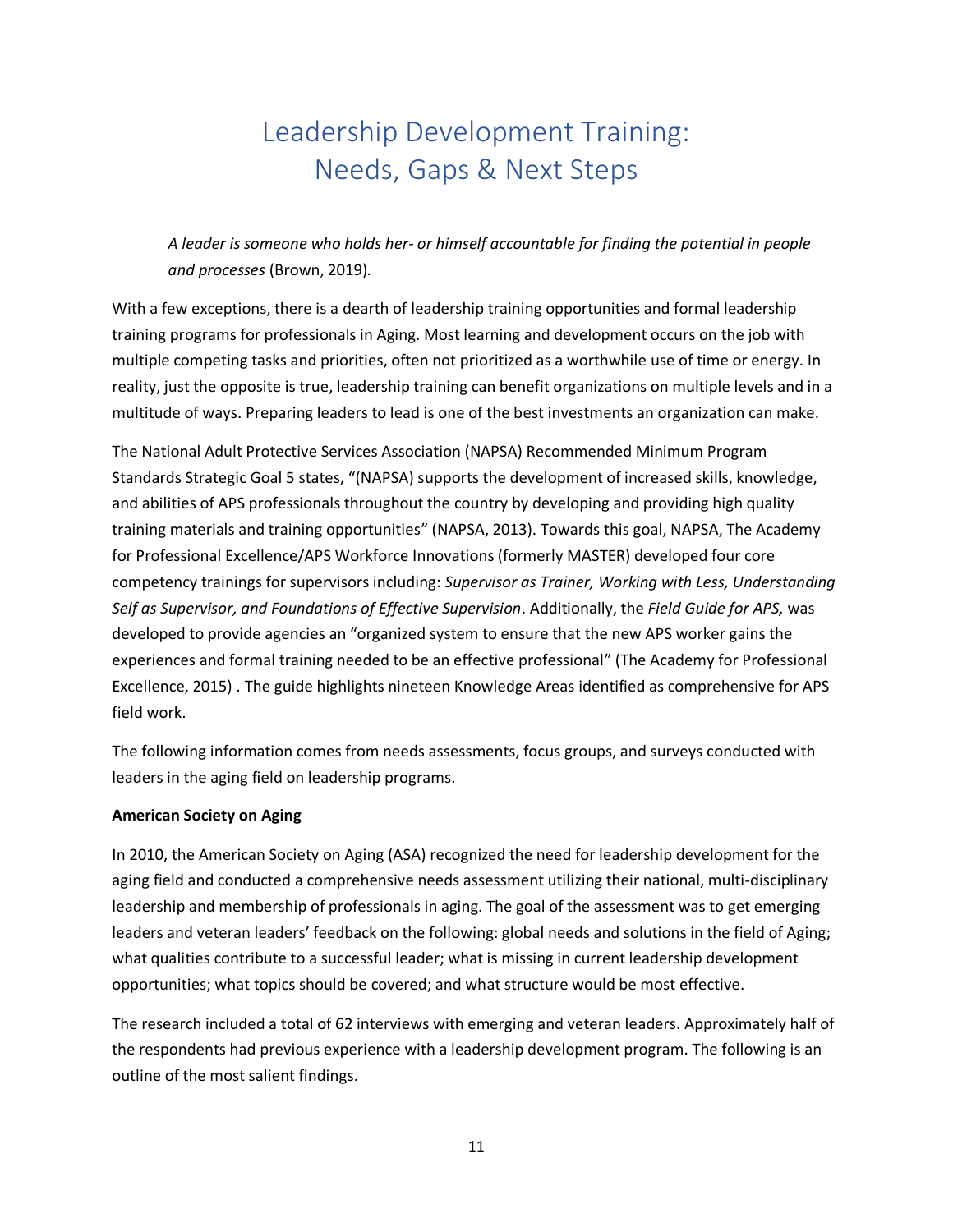As per respondents, the leadership training should be comprised of two tracks – leadership development and management training with a robust alumni group or network for continued collaboration and networking. A summary of track topics includes:

| <b>Management Training</b>                         | <b>Leadership Development</b>                       |
|----------------------------------------------------|-----------------------------------------------------|
| Basic management skills: time management;          | Finding your leadership voice: leader as visionary, |
| finance/budgeting; grant writing, how to develop   | awareness of macro/big picture and trends,          |
| a business meeting/use IT; strategic planning;     | policy development.                                 |
| and supervision.                                   |                                                     |
| Motivating others: team building, trust,           | Understanding your personal leadership              |
| empowerment; consensus building; facilitation;     | philosophy, values, vision and style for optimal    |
| motivational theory; conflict management.          | collaboration; personal strengths/challenges;       |
|                                                    | embracing diversity.                                |
| Communication and networking: written/oral         | Leader as educator/role model/mentor;               |
| communication skills; negotiation skills; building | continuous education and development;               |
| your network; public speaking/presenting; art of   | informed decision-making.                           |
| persuasion; marketing; and community, political,   |                                                     |
| funder relations.                                  |                                                     |
| Clinical and gerontology: quality management;      | Leader interacts well with diversity - within and   |
| history and evolution of the aging field;          | outside organization (race, ethnicity, age, gender, |
| understanding the aging process; person-           | title).                                             |
| centered care; aging in place; technologies that   |                                                     |
| enhance independence.                              |                                                     |
| (Holleran, 2010)                                   |                                                     |

Many interview questions were on the topic of program structure, interest in participation, and willingness to commit. In summary there was the most interest in an experience-based leadership program that has a length of 3-6 months with monthly in-person contact and other weekly communication. Program components were scored on a Likert Scale from 1-5:

| <b>Activity</b>                       | Willingness/Availability to complete |
|---------------------------------------|--------------------------------------|
| Readings                              | 3.86                                 |
| Independent assignments               | 3.64                                 |
| Work with a mentor                    | 4.03                                 |
| Complete a long-term research project | 3.14                                 |
| Complete a community service project  | 3.56                                 |

(Holleran, 2010)

Other program components noted include: self-assessment and 360-degree evaluation. From this research, ASA developed their Leadership Institute which has graduated close to 250 leaders across the aging field (See Appendix A for additional program information).

#### **CCASTA Supervisor Focus Groups**

In 2018, the Central California Adult Services Training Academy (CCASTA) held three focus groups across the state with Adult Protective Services (APS) Supervisors representing 14 counties and a cross-section of county demographics (size, region, localities, etc.). "The purpose of the groups was to identify skill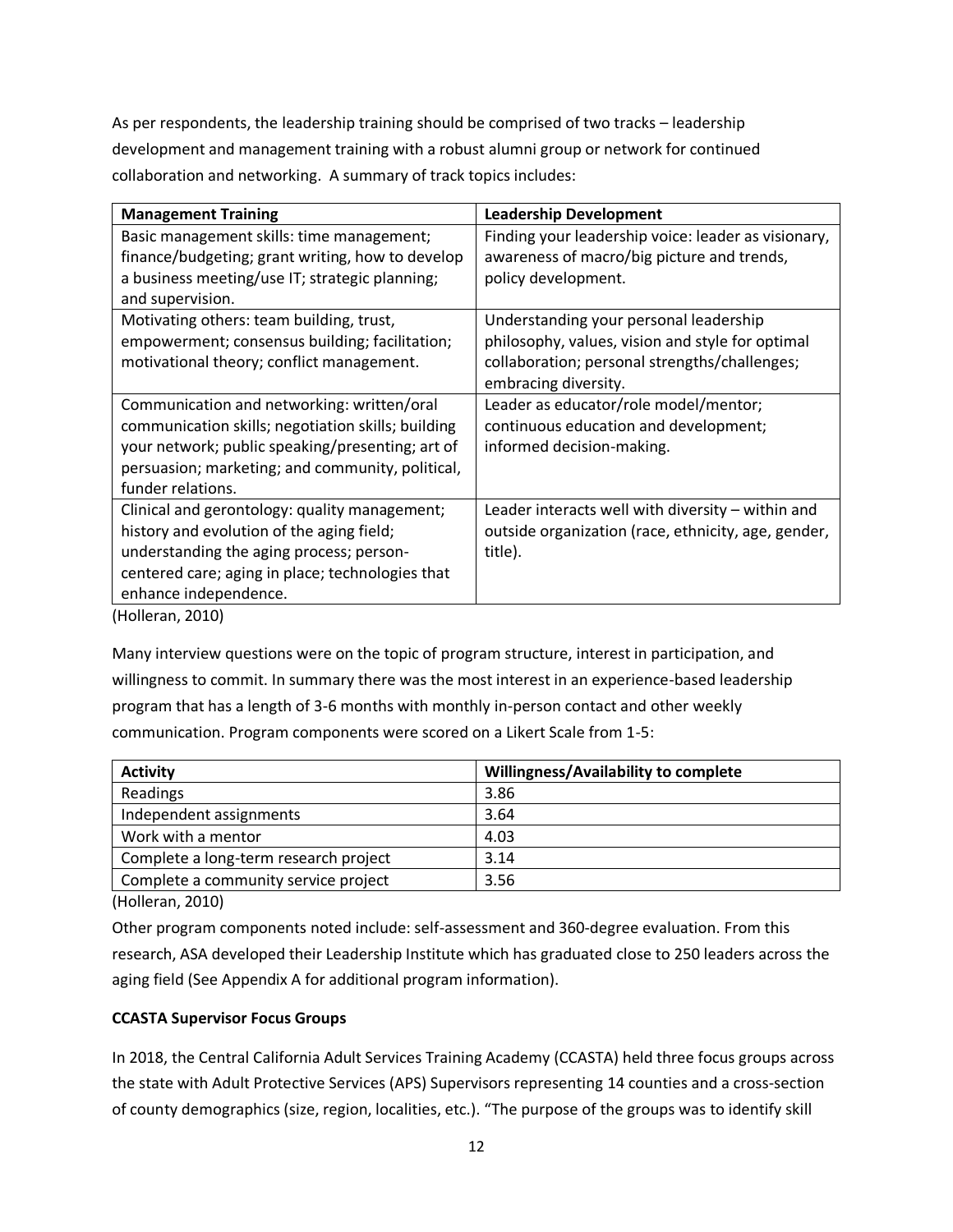sets, behaviors and best practices for county APS Social Workers as well as determining what coaching/transfer of learning tools or training is still needed for Supervisors" (CCASTA, 2018).

The groups reviewed the learning objectives from the National Adult Protective Services (NAPSA) Social Worker Core e-learnings. It was agreed that supervisors play an integral role in transfer of learning and reinforcement of knowledge and skills learned in training but communication between supervisor and worker is not always happening. Barriers identified include large worker case loads and lack of time for supervisors to review or participate in the trainings themselves. Additional challenges reside in county differences in "regulations, policies, resources and processes" which may not be reflected in APS Core trainings (CCASTA, 2018).

There was consensus that supervisors need to be supported to participate in core trainings on critical topics, be provided transfer of learning tools for each Core course, be encouraged to use these tools with staff, and utilize the *APS Guidelines to Supplement Regulations* developed by the APS Consistency Workgroup and coordinated by the California Welfare Directors Association.

The following skills sets, knowledge and behaviors were identified as needing additional emphasis and/or reinforcement within the current core trainings and transfer of learning activities:

Interviewing and developing rapport; Self-awareness and self-reflection; Critical thinking/analysis; Financial exploitation Client capacity (CCASTA, 2018)

There was also consensus that advanced training for experienced caseworkers and supervisors is needed.

#### **Adult Protective Services Leaders Institute Initial Survey**

In January 2019, the California Department of Social Services (CDSS) Adult Protective Services (APS) Program Liaison administered a brief survey to county upper management regarding top training topics and "big picture" outcomes the forthcoming APS Leaders Institute should prioritize. Preliminary data from 54 responses was shared for research and planning purposes.

The three most important training topics for the APS Leaders Institute to address according to survey respondents (n=54) includes: How APS organizational structure drives processes; Using data for program improvement; and Fiscal-understanding of funding streams.

The three most important "Big Picture" outcomes include (n=52): Developing case management services for high-need APS clients; Decrease abuse and self-neglect reoccurrences; and Develop a state level quality assurance standard.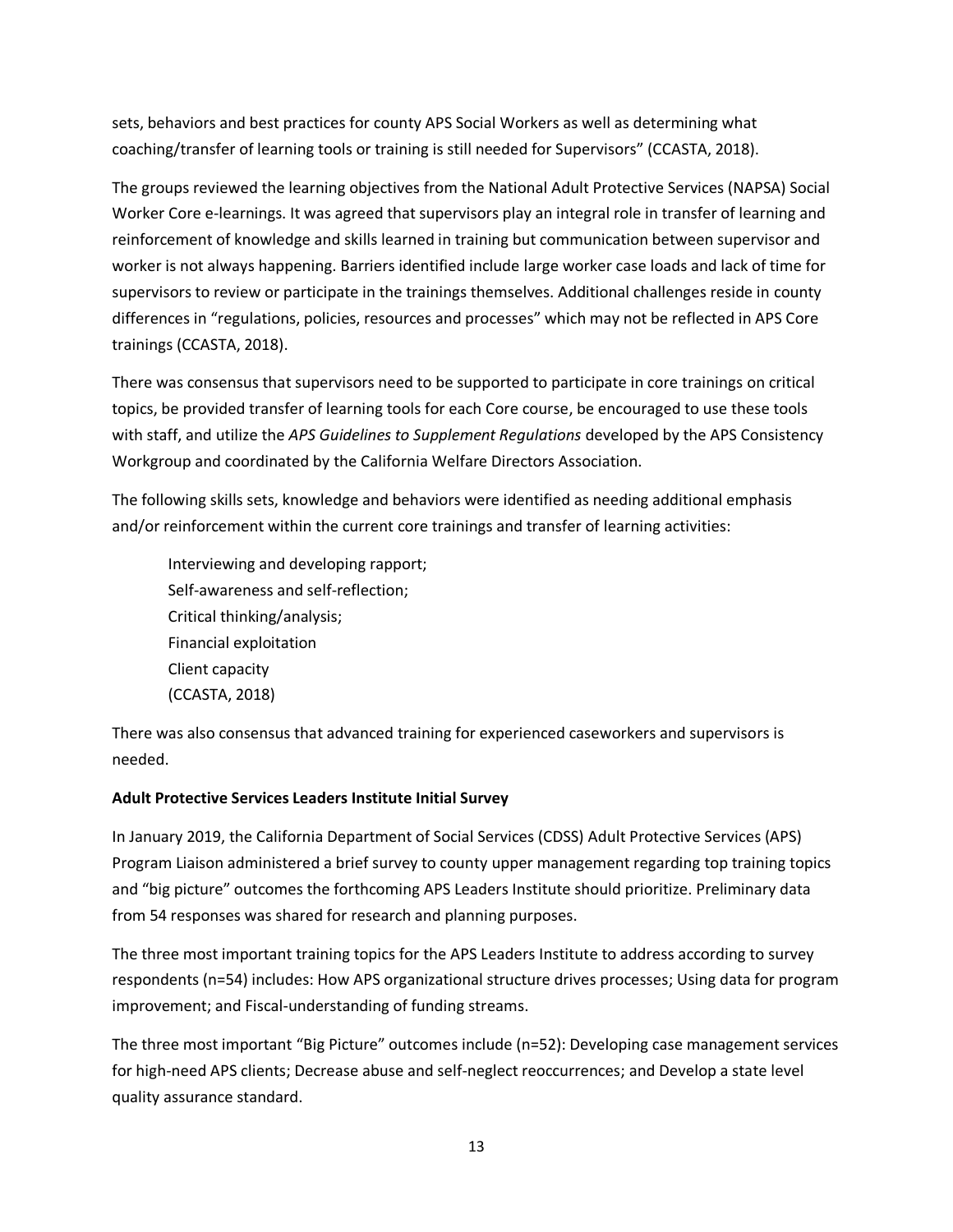In a subsequent meeting in February 2019 to discuss the survey data, the Protective Services Operations Committee (PSOC) endorsed the ranking of the training topics and endorsed the "Big Picture" outcome be focused on case management services for high-need APS clients. Subsequent discussions around liability with on-going case management and APS client right to self-determination will need to be addressed.

#### **Next Steps**

This concludes the first phase or research portion of the Adult Protective Services Leadership Development Framework for managers. The research found in this report will be used to inform the development of a comprehensive leadership workforce development plan, which is the second phase of the two-part Framework project. The plan will include recommended foundational and advanced topics, sequencing, training modalities, use of emerging technologies and practices, and next steps. Projected completion of workforce development plan is March 31, 2019.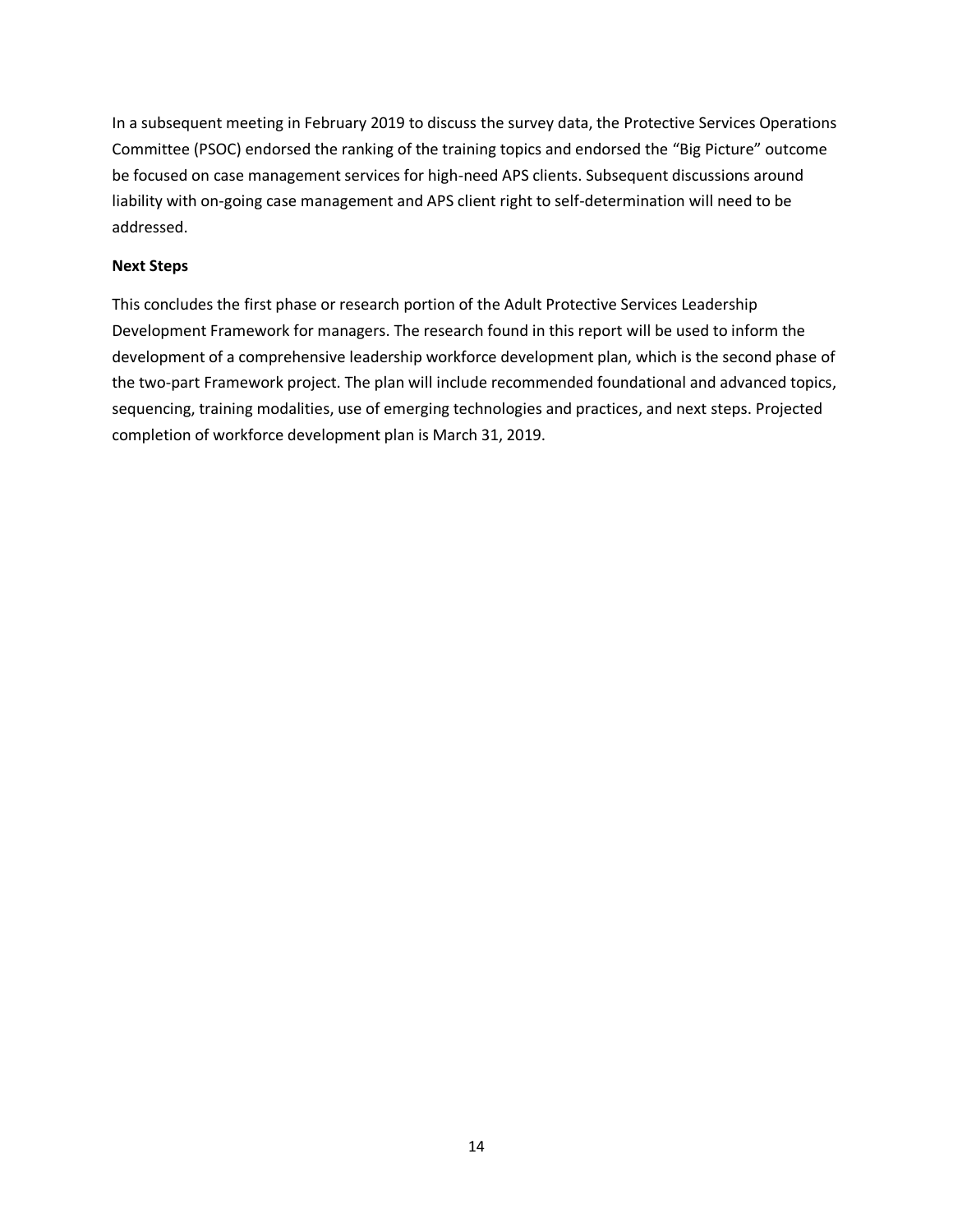# <span id="page-15-0"></span>Appendix A – Leadership Program Matrix

## **American Society on Aging's Leadership Institute**

#### **Overview**

The ASA Leadership Institute is a five-day leadership development intensive that offers self-assessments of communication and leadership styles, presentations by recognized leaders in the field of aging, facilitated dialogue, networking opportunities, leadership literature and online learning. Program components are carefully designed to prepare the next generation of leaders in the field of aging.

It is open to all professionals in the field of aging who have at least three to five years' experience and a strong interest in building personal leadership skills and capabilities, including effectiveness in current or future professional positions.

#### <https://www.asaging.org/leader>

#### **Program Objectives**

- Identify major shifts in the field of aging, including the impact of changing demographics, culture, policy, technological and other factors on leaders and diverse communities;
- Describe the importance of leading a multicultural, inclusive team of professionals who reflect diverse views and opinions;
- Learn from successful leaders who have worked across boundaries, silos, and have surmounted barriers to solve small and big issues, creating sustained improvement;
- Identify resources to serve the growing cohort of diverse older people facing a spectrum of health, racial, economic and other disparities;
- Build a more expansive and robust professional peer network with which you will share resources, ideas, helpful information in future years.

#### **Application Process & Tuition**

- Online registration \$1295 ASA Member / \$1495 Non-ASA Member. Lodging, travel expenses and meals are also paid by the participant or their organization.
- Submission of a headshot and brief bio which includes a summary of experience in aging services and current position, educational background, and other pertinent information.

#### **Program Structure**

The program is 5 day in-person intensive held during the Aging in America Conference. Two online individualized assessment tools based on the Everything DiSC Management®, pre-reading assignments, and participation in an online web seminar take place prior to the in-person intensive. The class size is varies depending on enrollment, but average size is 40-50 participants (program max is 60). Participants who successfully complete the program receive an ASA Leadership Institute Program Certificate.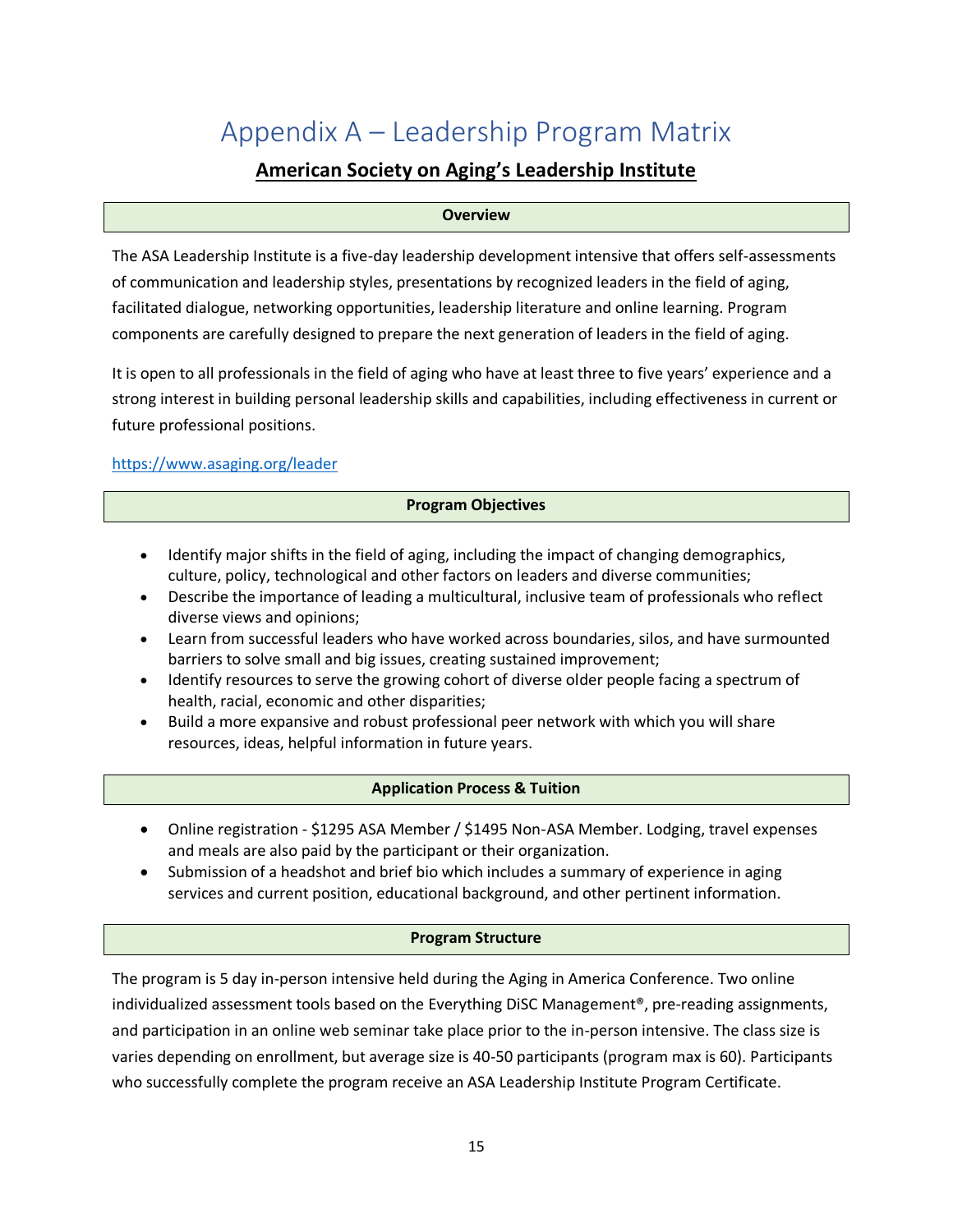#### **Content & Competencies**

Benefits to participants and organizations:

- An increased self-awareness of your leadership style, a keen understanding of how your style can complement or clash with others' styles, and an understanding of how to adjust to fit the needs of the people you manage.
- Mastery of approaches to working effectively in multicultural and ethnically diverse organizations and communities to influence positive change.
- Substantive insights into the leadership styles and experiences of visionaries, policy makers, change agents and influencers who have had significant impact in the aging field—a professional network of colleagues.
- Participants can earn CE credits from participation in Aging in America Conference programs.

2019 Program and Faculty: [https://www.asaging.org/sites/default/files/2018-](https://www.asaging.org/sites/default/files/2018-12/2019%20Leadership%20Institute%20Program%20Final_v1.pdf) [12/2019%20Leadership%20Institute%20Program%20Final\\_v1.pdf](https://www.asaging.org/sites/default/files/2018-12/2019%20Leadership%20Institute%20Program%20Final_v1.pdf)

### **Bush Foundation Change Networks**

#### **Overview**

Change Networks are unique learning experiences for people who want to build the skills and connections that will help them become more effective leaders. They are designed for people who have the desire and potential to make positive changes where they work.

As the region, Minnesota, North Dakota and South Dakota, becomes more diverse, people who want to make their communities better for everyone need to be able to work with folks from all walks of life. That is why our Change Network offerings are focused on providing a unique opportunity to learn how to work effectively with people from diverse backgrounds.

Through partners, cohort-style programs are offered that equip participants to lead change in a more equitable and inclusive manner. Participants not only learn new skills, but also gain new allies who will support them in their work during the program and beyond.

There are three Change Network programs, one each in Minnesota, North Dakota and South Dakota. The 2018 cohorts will run from Fall 2018 to Summer 2019.

<https://www.bushfoundation.org/fellowships/change-networks>

#### **Program objectives**

Change Network: Minnesota - The Cultural Wellness Center and the Public and Nonprofit Leadership Center at the University of Minnesota's Humphrey School of Public Affairs, in partnership with the Bush Foundation, present a leadership program that will challenge and inspire you to grow and make change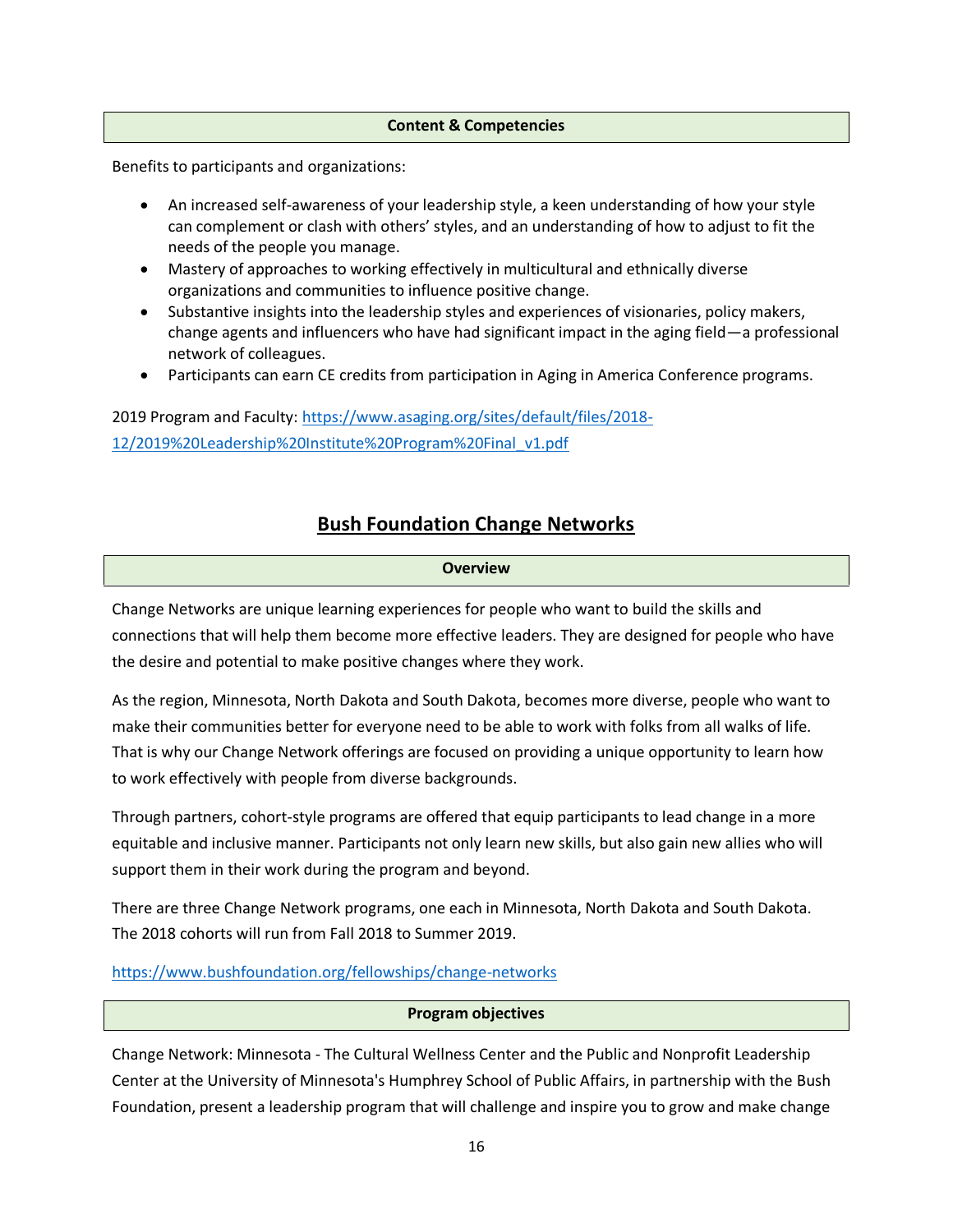for a more equitable and inclusive Minnesota. This program is designed for anyone in communities, organizations, and systems that are positioned to be change makers.

<http://www.changenetworkminnesota.com/program.html>

#### **Application Process & Tuition**

Anyone positioned to be change makers within their organizations. The application is open to people of all cultural communities. They prioritize people who express their pursuit of a future where *all* Minnesotans can live harmonious, fulfilling lives. They want people who want to lead in a way that is transformative, inclusive, and equitable, and will bring the best of themselves to this program.

They look for interested individuals from many sectors including government, nonprofit, business, politics, education, community activism, medicine and healthcare, from all over Minnesota.

Throughout the course, participants will work with their champions to develop an action plan to embed their learnings in their own organization. As part of this program, participants implement their action plan in their organization with a financial support of up to \$5,000.

- Online application opens May 1, 2018.
- Applications close June 15, 2018.
- Interviews to be conducted August 15 17, 2018**,** and you will hear from us on August 27, 2018**.**
- Our leadership program participants for the second cohort will be announced publicly on August 31, 2018.

#### **Program Structure**

The participants of the program meet monthly. There are readings and materials assigned for times between meetings, and there is an online portal to support continuous learning. The 2018 cohorts will run from Fall 2018 to Summer 2019.

Program Components:

- Cultural Self-Study Cultural Self-Study is a method created by the Cultural Wellness Center to study culture in the context of equity and inclusion. Participants explore their own selves - their thinking, assumptions, values, lineage, training and education, and identities that make up who they are. This understanding serves as their cultural foundation that brings awareness of self and their spheres of influence for change.
- Courage to Act Differently Through the combination of activities, mentorship, and being in a leadership cohort, inspires courage in the participants to act differently. This includes speaking their truth and living and working to their principles and beliefs. By having this sense of themselves and their inner courage, participants see how that aligns with their context to make change happen.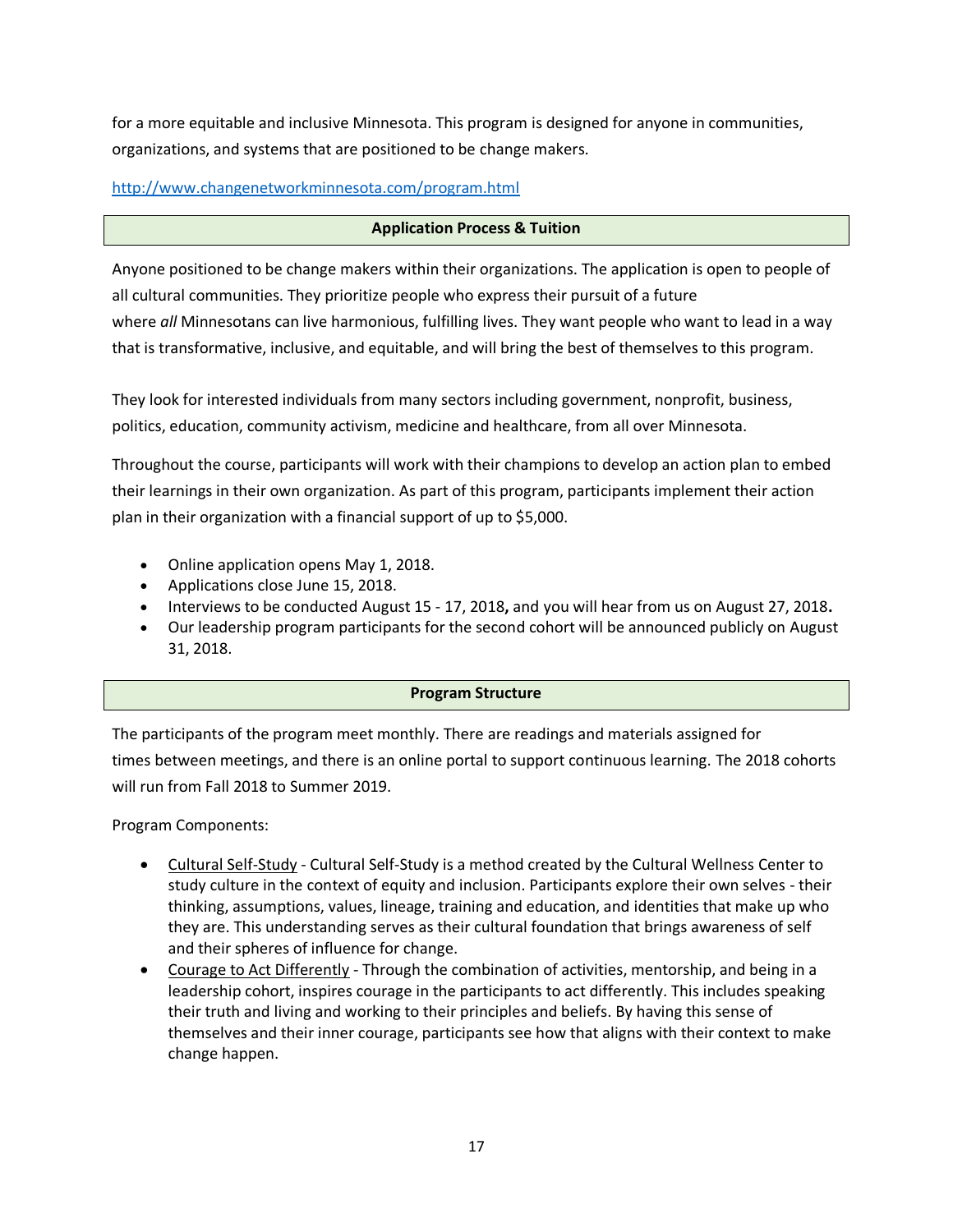- Organizational & Institutional Analysis Knowing your context is necessary for you to be an effective changemaker. Participants will learn about the essence of organizations, institutions and systems, especially:
	- o What are the organizational practices, beliefs, and cultures that come out of cultural foundations or system of thought?
	- o What is the language and terms that come out of particular cultural foundations?
	- o How do we work and lead equitably and inclusively with the knowledge of our organizations, institutions and systems?
- Monthly In-Person Sessions
- Elder Coaching Cultural and community elders are a key component of the mentorship. Elders are members of participant's identified cultural community who will share their wisdom and reinforce the concept that leadership development is not just an individual professional change, but mirrors back to the community that you are from. Everyone is matched to an elder coach participants can either identify an Elder from their own community or work with us to be matched with an Elder.
- Mentoring by Champions To effectively create change, champions are essential to support work and growth. Identified from within participant's organization as part of the application, they provide support, access, and influence. These are the closest allies in implementing projects, providing wisdom in navigating specific contexts to create a more equitable and inclusive space. Champions are not *just* mentors. Champions actively and vocally support the participants and seek to remove obstacles that might stand in their way.

# **Center for Health Leadership and Practice**

#### **Overview**

The Center for Health Leadership and Practice began in 1991 with their first program, the National Public Health Leadership Institute, which trained senior health officers for over twenty years. Since then, they have expanded and diversified to stay on the cutting edge of public health and leadership trends. Since 2011, the Center has been under the direction of Carmen R. Nevarez, MD, MPH, vice president of external relations for the Public Health Institute and past president of the American Public Health Association. The Center is funded by the Centers for Disease Control and Prevention, Association of State and Territorial Health Officials, National Association of City and County Health Officials, Robert Wood Johnson Foundation, The California Endowment, Kaiser, and Y-USA.

Current projects include team-based leadership academies, consulting, and the leadership learning network[. https://www.healthleadership.org/](https://www.healthleadership.org/)

#### **Program objectives**

Today's public health challenges are complex, rapidly evolving, and call for a new approach to leadership development. Their strategy moves leadership training towards strengthening the capacity of individuals and groups to work together and transform their communities into healthier environments. Including: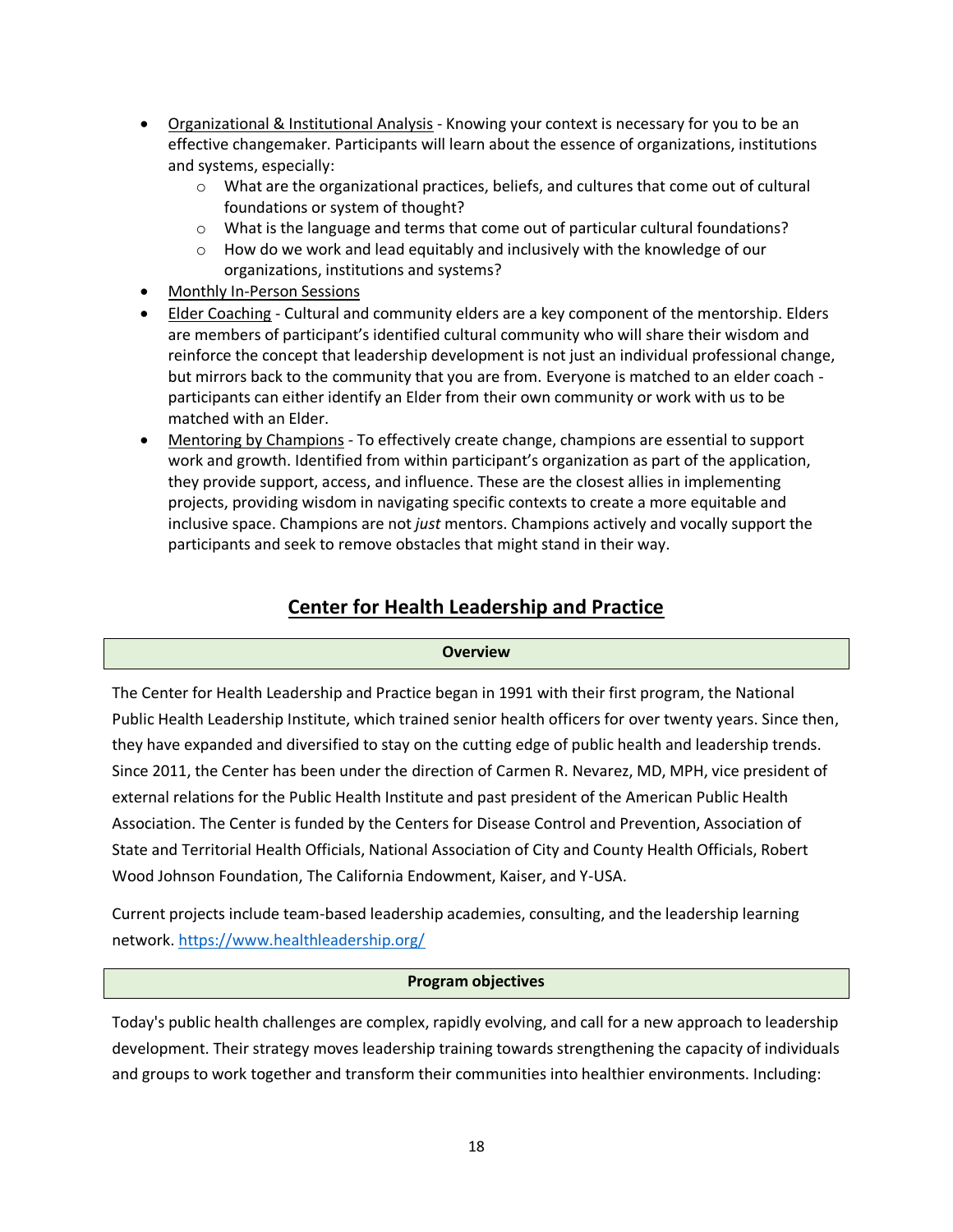- Meeting people where they are and leveraging existing strengths
- Ensuring communities have an authentic voice in shaping their health and well-being
- Cultivating networks between public health leaders and other fields of expertise like urban planning, education, and transportation
- Strengthening coalitions to address the root causes of health inequities in their communities
- Building the capacity for policies that support healthy communities

#### **Application Process & Tuition**

**National Leadership Academy for the Public's Health -** Online application, application process opens in Fall. Program Year: January - December 2019. Eligibility: Teams of four individuals coming from intact coalitions/working groups already working across sectors to problem solve are eligible to apply. Cost: NLAPH is free for all teams, including cost of roundtrip transportation and lodging, access to program materials, and enrollment in the Leadership Learning Network.

#### **Program Structure**

#### **National Leadership Academy for the Public's Health -**

[https://www.healthleadership.org/program\\_nlaph](https://www.healthleadership.org/program_nlaph)

The National Leadership Academy for the Public's Health (NLAPH) began in 2011 to provide training to four-person multi-sector teams from across the country to advance their leadership skills and achieve health equity in their community. Funded by the Centers for Disease Control and Prevention, the oneyear program uses an experiential learning process that includes webinars, a multi-day retreat, coaching support, peer networking, and an applied population health project.

#### **California Leadership Academy for the Public's Health** -

#### [https://www.healthleadership.org/program\\_calaph](https://www.healthleadership.org/program_calaph)

The California Leadership Academy for the Public's Health (CaLAPH) works with multi-sector teams across the state of California to advance their leadership practice and address social determinants of health. CaLAPH provides teams with leadership training via coaching, webinars and retreats to achieve improvements in population health in their community. *Many of the four-person multi-sector teams are from The California Endowment Building Healthy Communities sites*. Each team works on an applied health leadership project.

#### **Content & Competencies**

#### **National Leadership Academy for the Public's Health**

5- Multi-Sector Competencies:

- Individual and Team Leadership
- Ability to Work Across Sectors
- Systems and Policy Changes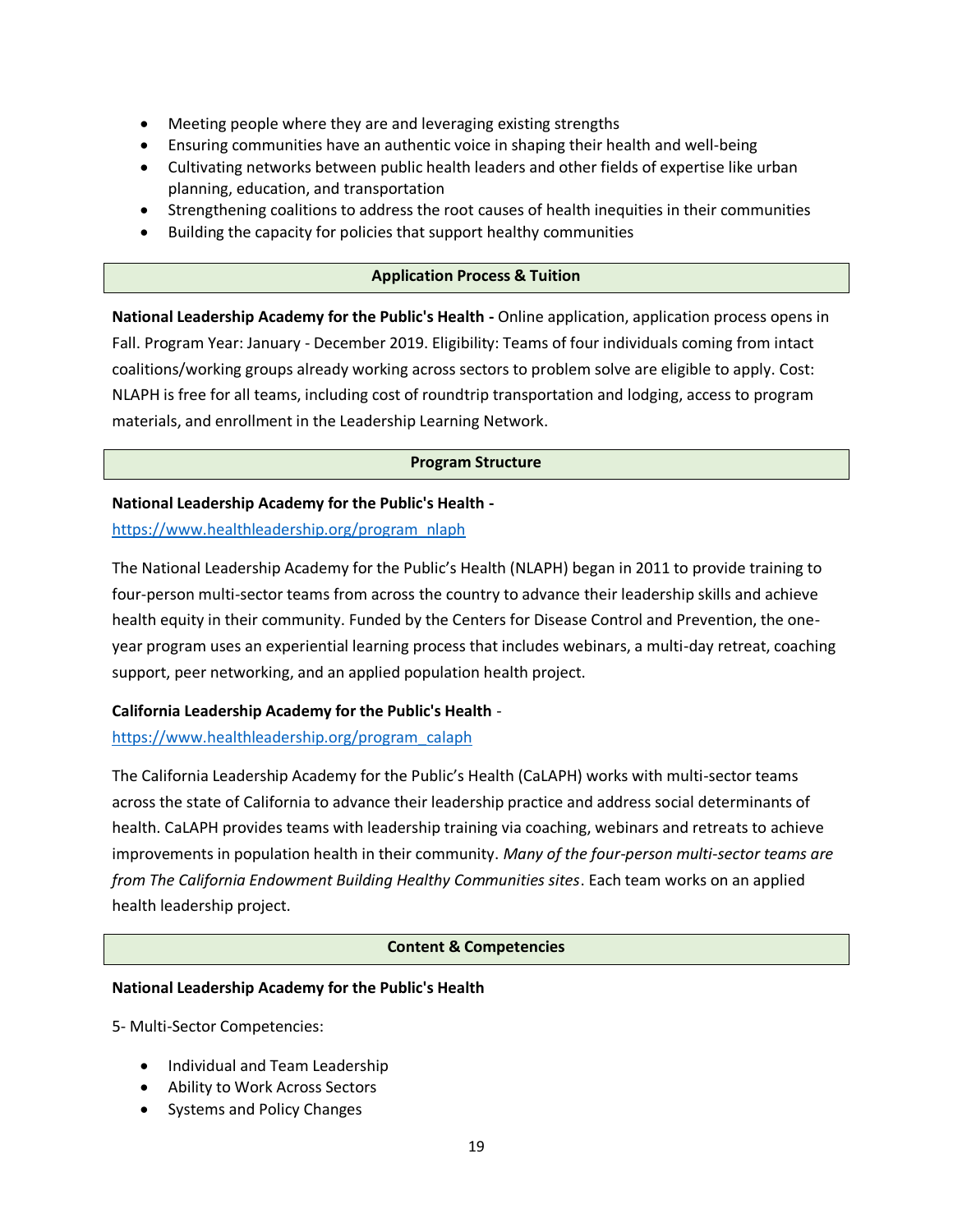- Using Data to Plan, Deliver, Evaluate and Monitor
- Continuous Quality Improvement

**Notes:** Excellent model for website and program infographic

### **Executive Leadership Academy (ELA)**

#### **Overview**

A yearlong program cosponsored by the Council of Independent Colleges (CIC), the American Association of State Colleges and Universities (AASCU), and the American Academic Leadership Institute (AALI) to prepare experienced provosts and vice presidents to become successful presidents or move up to positions of greater responsibility. By completing the program, participants will have acquired considerable knowledge, skills, and experiences that are germane to the portfolio of responsibilities and activities central to the work of a president or other senior leader. Participants remain in their current positions during the program.

#### **Program Structure**

Approximately 35 cabinet officers, drawn from all divisions of the institution, will

be selected for the 2019–2020 program—half from CIC member institutions and

half from AASCU institutions. Individuals who currently serve in cabinet-level

positions are eligible.

The program consists of:

- Two seminars in Washington, DC, (July 15–17, 2019, and June 17–19, 2020) led by current and former presidents and vice presidents as well as experts in key areas;
- Readings concerning presidential responsibilities;
- Professional Experience Plan (PEP), a highly individualized plan of activities developed by the participant and his or her president;
- Mentorship by both the participant's president and the program director designed to fill the gaps in the participant's expertise and experience;
- Webinars, regional gatherings, and activities developed by participants; and
- Structured conference calls among the participants, mentors, and program director.

2019-2020 Brochure: [https://www.cic.edu/p/Executive-Leadership-Academy/Documents/CIC-ELA2019-](https://www.cic.edu/p/Executive-Leadership-Academy/Documents/CIC-ELA2019-2020-brochure.pdf) [2020-brochure.pdf](https://www.cic.edu/p/Executive-Leadership-Academy/Documents/CIC-ELA2019-2020-brochure.pdf)

#### **Application Process & Tuition**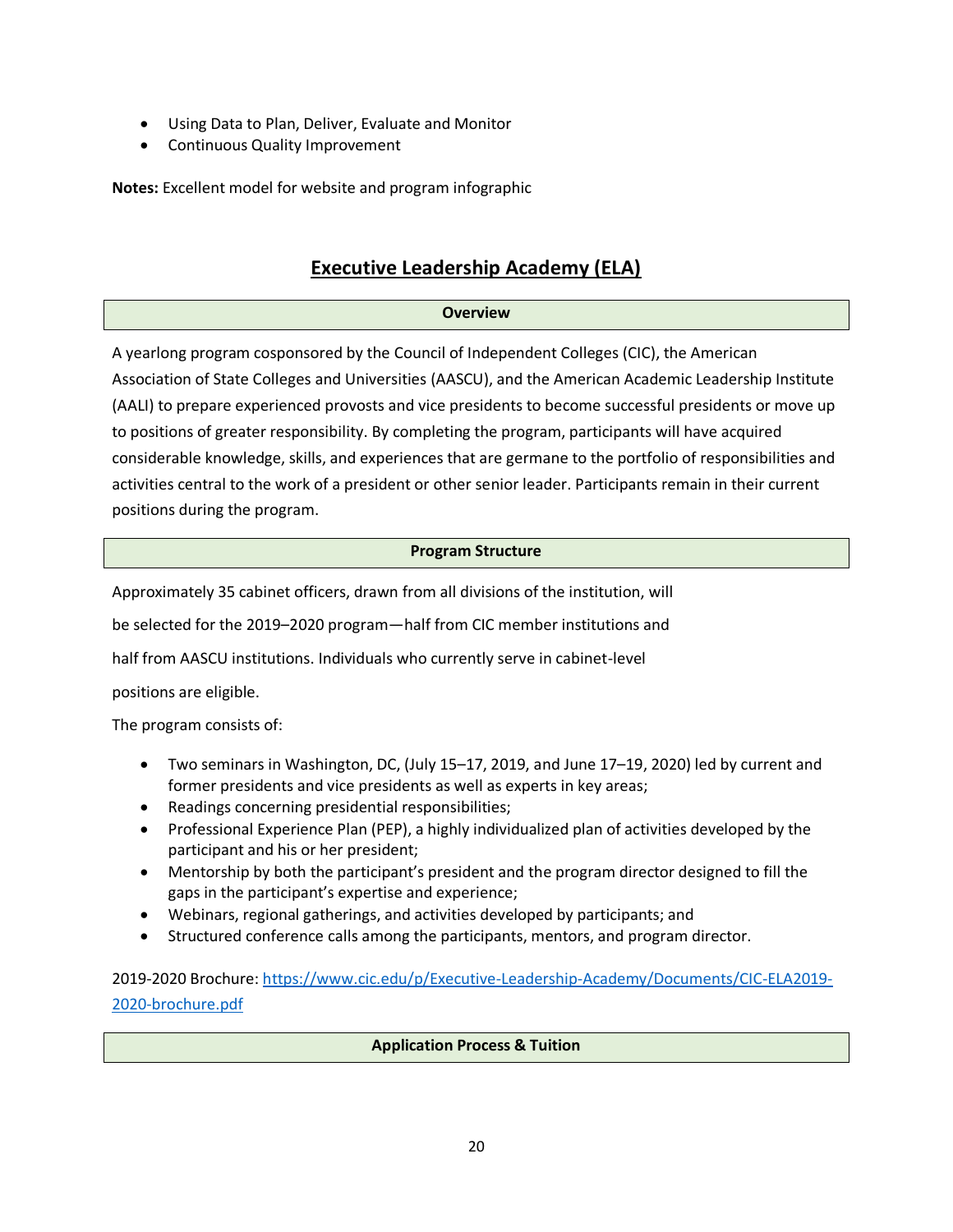The president to whom the cabinet officer reports must nominate the candidate. Presidents complete the nomination form and commit to serve during 2019–2020 as a mentor and to work with him or her on experiential opportunities consistent with the program's content and intent. Individuals who wish to participate should ask the president of their current institution to submit the nomination. The nomination packet should consist of the following items:

- A nomination form, completed by the president of the institution, that includes the nominator's agreement to serve as the nominee's mentor during the ELA year. The nomination form is available at www.cic.edu/ExecutiveLeadershipAcademy for candidates from CIC member institutions and [www.aascu.org/LD/ELA](http://www.aascu.org/LD/ELA) for candidates from AASCU member institutions.
- The nominee's curriculum vitae.
- A letter of nomination that emphasizes the nominee's qualifications for the program and potential for assuming a presidency, citing the candidate's specific strengths, accomplishments, and probable career path.
- A statement by the candidate explaining his or her interest in and potential for a presidency or other senior positionin higher education. The statement should address the candidate's strengths, accomplishments, and career plans. It also should address what the candidate has learned thus far about leadership and his or her suitability for a leadership position. What gaps exist in the individual's preparation for a presidency? What talents and skills need further development?

The program fee for the 2019–2020 academic year is \$2,650. The fee includes all program costs as well as most meals during the two seminars. The participant or his or her institution is responsible for travel and lodging expenses. Support to offset some of these costs is available to a small number of participants at institutions with limited funding for professional development.

# **Ladder to Leadership – Community Memorial Foundation**

#### **Overview**

Ladder to Leadership is an in-depth capacity building program aimed at strengthening the leadership skills of mid-career professionals. Through an innovative, 16-month curriculum, the program dually enhances the leadership capacity of the nonprofit organizations supported by the Foundation.

Community Memorial Foundation partners with the [Center for Creative Leadership](https://www.ccl.org/) to sponsor the Ladder to Leadership program. Initially developed with funding from the Robert Wood Johnson Foundation, the program focuses on cultivating the leadership potential of emerging leaders by training them in skills related to:

- influencing systems
- bringing about organizational change
- adapting innovations from other fields
- creating more client-focused services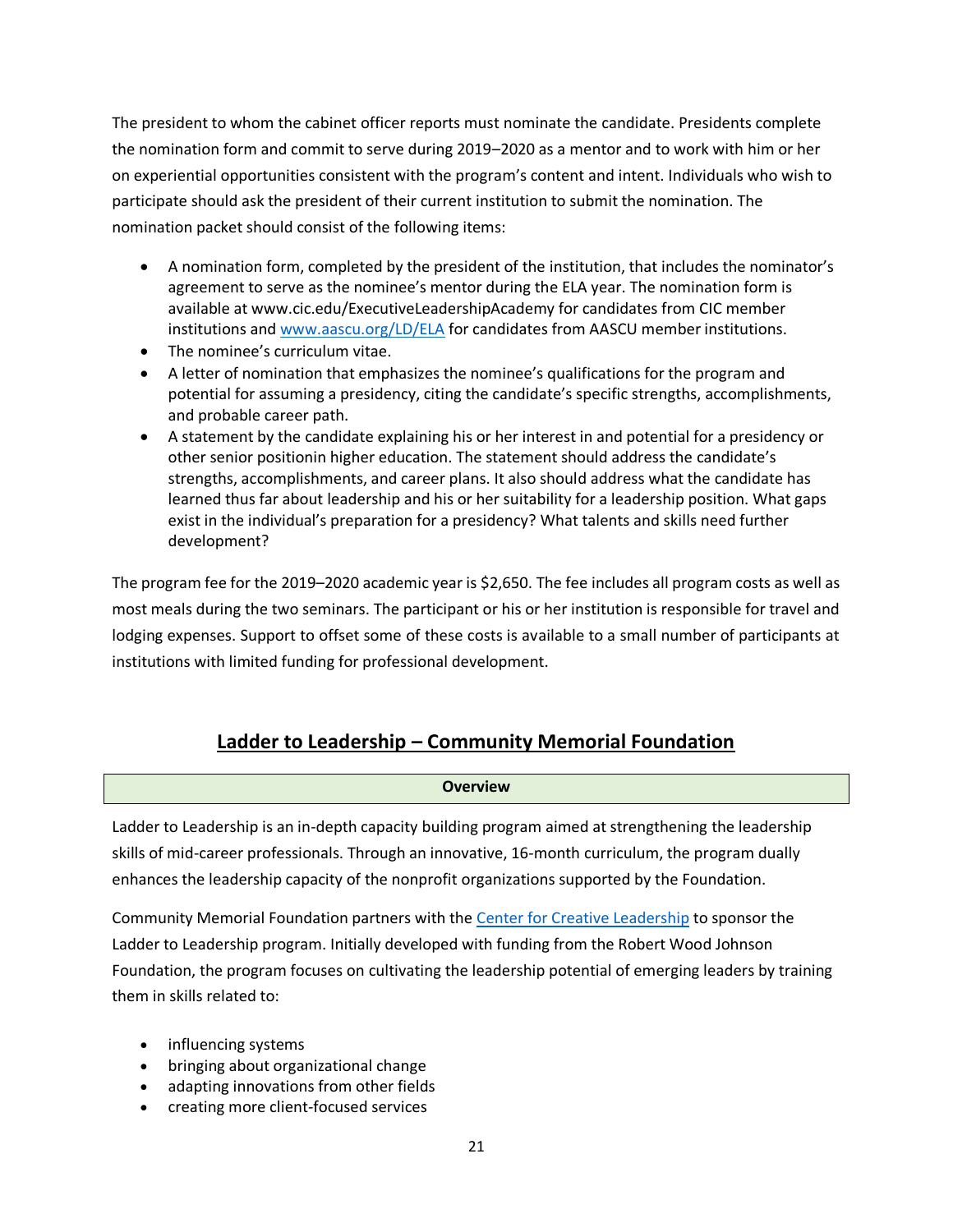• working across traditional organizational boundaries

Participants receive support to enhance their skills through a series of courses, mentoring, action learning projects and individual professional coaching.

<http://cmfdn.org/ladder-to-leadership/>

### **Leaders in Action (LIA)**

#### **Overview**

Leaders in Action (LIA) was established in 2004 and is an executive development training program for current executive and upper-level managers employed by the Southern California human service agencies aspiring to executive and director-level positions. The program is a collaborative partnership between the Southern Area Consortium of Human Services (SACHS), San Diego State University, and the Academy for Professional Excellence. This training program originated out of an interest from human services directors for an executive talent pipeline to fill high-level positions in human services. <https://theacademy.sdsu.edu/programs/lia/>

#### **Program objectives**

The program's goal is to create a critical mass of highly competent executives in the southern region ready for tomorrow's county leadership opportunities and challenges.

#### **Application Process & Tuition**

Most candidates have at least 3-5 years of mid- to upper-level management upon application to the program. The number of training slots allocated to each county varies according to county size and agency need, but the range is from 2–5 candidates per county for each LIA training, and the total classroom size is typically 24-26 participants.

#### **Program Structure**

LIA is a five-month program that incorporates evidence-based approaches to succession planning and executive development in a way that is tailored to the needs of the Southern California SACHS counties. As of 2018, there have been a total of 14 annual cohorts of LIA participants. Additionally,

Program components:

- 15 days of executive training delivered by current and past agency directors and executives, professional trainers, university faculty, and program alumni.
- Feedback from colleagues on job performance via a 360 [assessment.](https://theacademy.sdsu.edu/wp-content/uploads/2014/12/NCWWI-360-report-de-identified.pdf)
- A leadership temperament survey to enhance leadership style.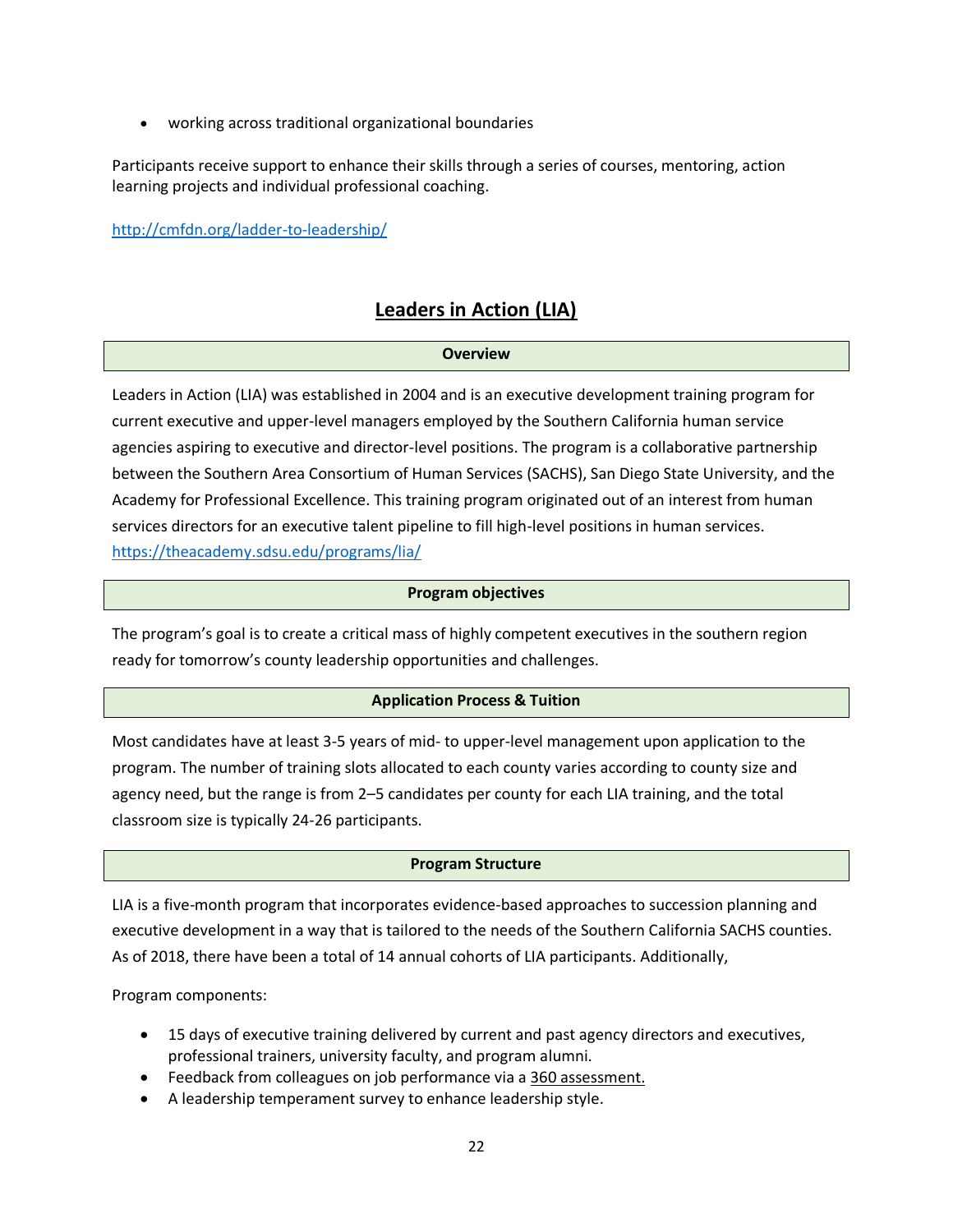- An Individual Development Plan (IDP) identifying concrete, measurable steps to achieve career goals.
- One-on-one leadership coaching provided throughout the training program.
- An Online Learning Community where LIA participants can discuss issues facing today's leaders as expressed in current leadership literature. In 2018, a Facebook Workplace group was instituted to promote connectivity and resource sharing.
- Regular cross-county networking opportunities to exchange ideas and develop professional relationships with peers in other agencies.

#### **Content & Competencies**

As per 2018 training schedule, topics included:

- Navigating personality styles
- Social and emotional intelligence
- Strengths-based leadership
- Art of coaching
- Diversity in workforce and self-awareness
- Organizational and culture change
- Strategic management
- Critical thinking
- Political savvy
- Presentation skills
- Legal issues
- Professional quality of life
- Media relations
- Art of facilitation
- Fiscal essentials

### **LeadingAge's Larry Minnix Leadership Academy**

#### **Overview**

The Larry Minnix Leadership Academy is a year-long leadership development program designed to enhance the leadership skills and core competencies of nonprofit leaders within the LeadingAge membership.

Launched in 2006, the Academy has helped propel its over 400 alumni to advance the field of aging services by serving on state and national boards, presenting at conferences across the country and stepping into a high-profile leadership role.

<http://leadingage.org/education-1/leadership-programs/leadership-academy>

**Program objectives**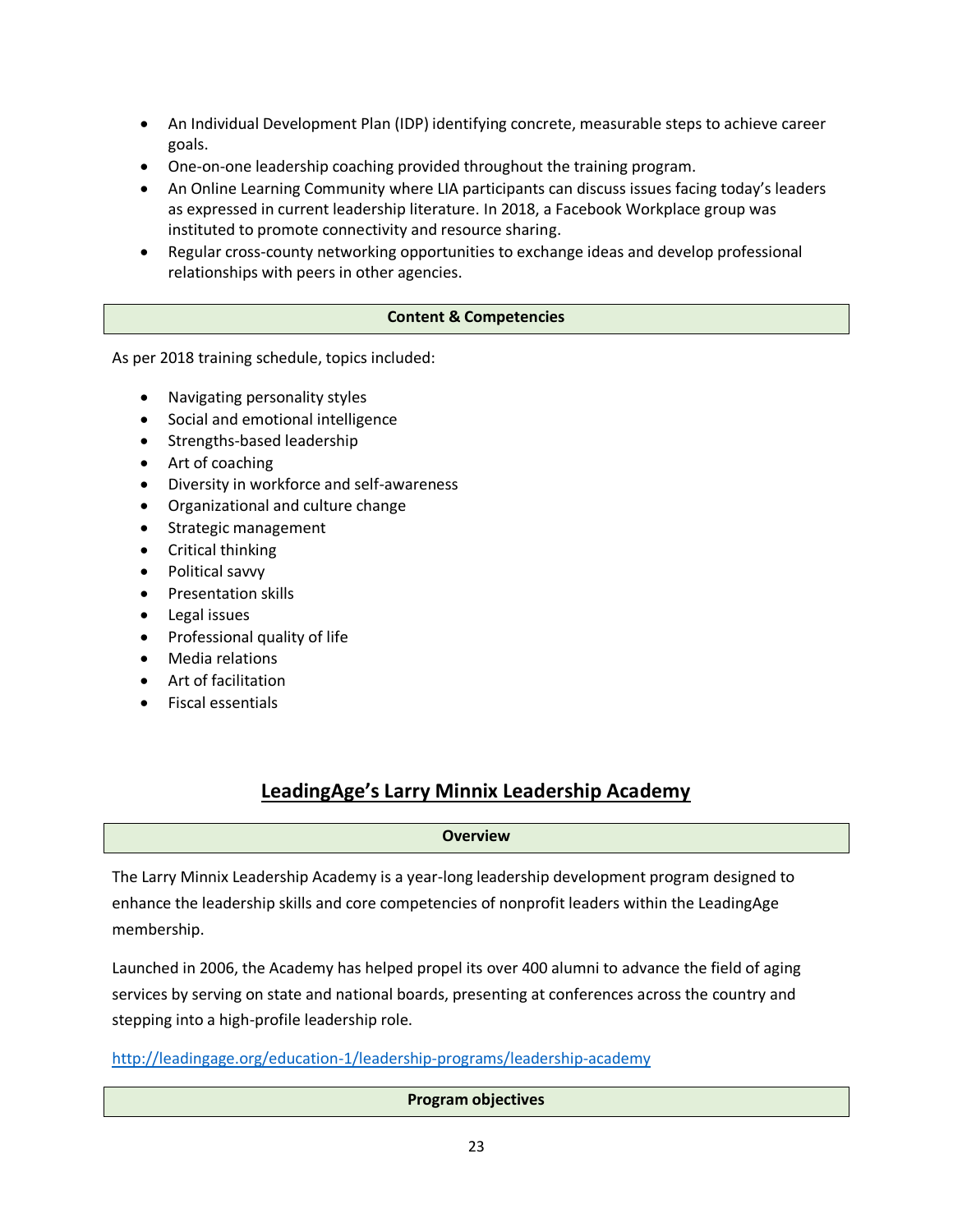The Leadership Academy is designed to develop the leadership capacities and core competencies of aging services professionals across the continuum of care and services. The program emphasizes selfawareness and relationship-building to tap into an individual's natural talents and uncover their authentic leadership style, irrespective of their professional experience, job title or type of position within an organization.

#### **Application Process & Tuition**

LeadingAge seeks inclusive participation within the field of aging services, representative of its diverse workforce. Any individual who works for a LeadingAge provider member organization is eligible to apply, irrespective of professional experience, type or level of position.

A fee of \$5,800 is required upon selection. Participants are responsible for their own hotel and travel costs/arrangements. LeadingAge offers financial support (up to \$5,800 to cover program fee) to organizations with limited financial resources. Interested individuals will be asked to provide a statement of need as part of their application.

Evaluation Criteria:

A committee of LeadingAge members and association staff will evaluate applications using the following criteria:

- How well does the applicant demonstrate a personal commitment to the field of aging services?
- How well does the applicant demonstrate a dedication to lifelong learning?
- To what extent does the applicant possess the leadership capacity needed to be a transformational leader?
- How well defined, insightful and introspective are the leadership essays?

#### **Program Structure**

The Academy's year-long, graduate-level curriculum unfolds over five in-person experiences and monthly virtual gatherings. It provides a broad understanding of leadership theory and practice through multiple program components, including exposure to:

- A foundation of leadership knowledge that Fellows can draw from to identify, grow and have the confidence to leverage their own leadership abilities.
- Innovative organizations and the people responsible for transforming care and service delivery in our field.
- Diverse perspectives from seasoned leaders and colleagues in the field to foster a deeper understanding of issues facing aging services providers.

In addition, during the program year, Fellows begin working toward the implementation of a program or practice that will help advance an innovation or improvement within their organizations (or the aging services field).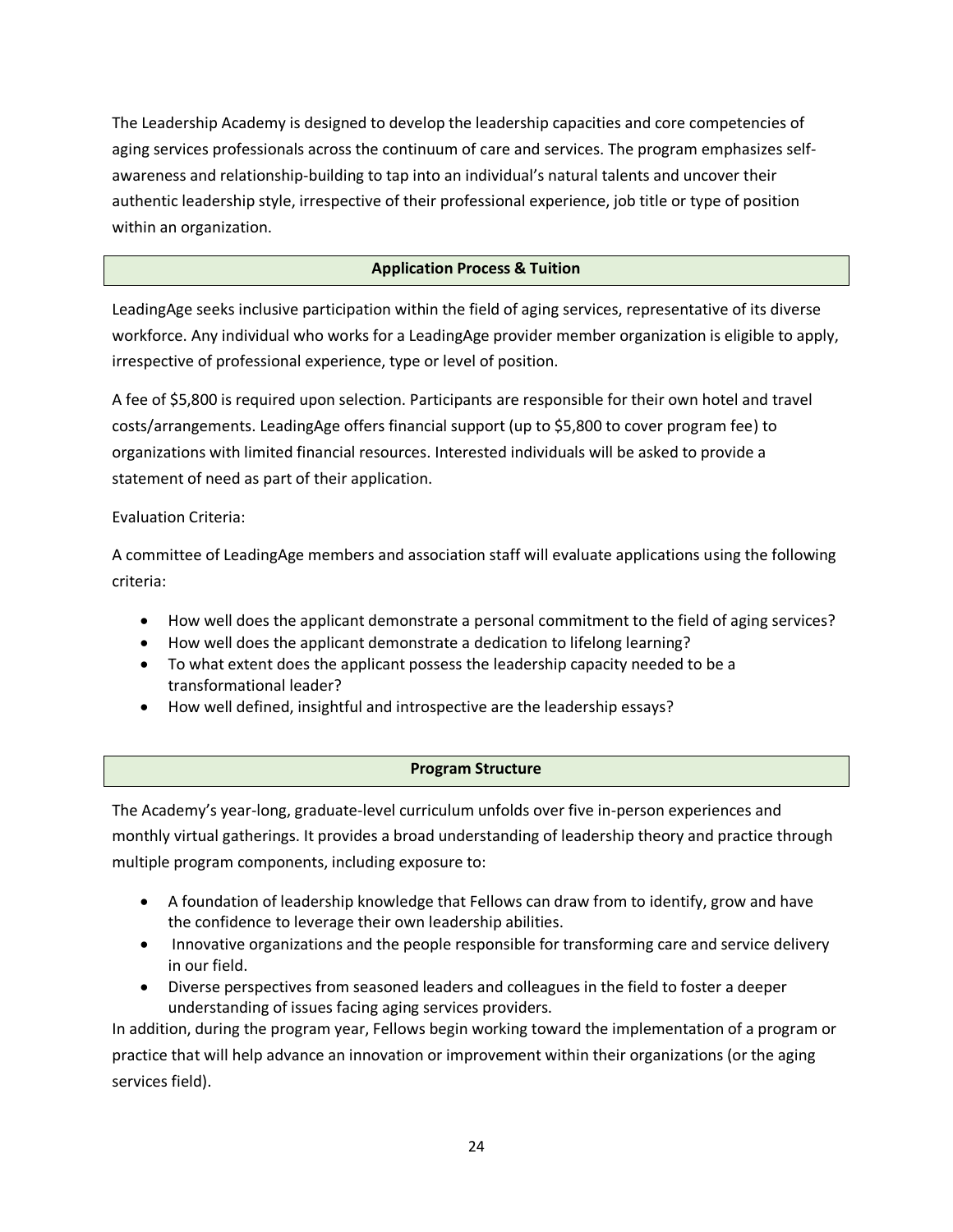Alumni Network - As an outgrowth of the Leadership Academy, the Alumni Network exists to advance the field of aging services through leadership, service, innovation, shared learning, and fellowship.

#### **Content & Competencies**

The Leadership Academy program is developed around specific outcome measures that relate to the leadership skills and core competencies each component is designed to achieve.

- Foundations of Leadership Develop a discipline of inquiry-driven leadership anchored in lifelong individual learning and team growth.
- Graduate Level Curriculum- Immerse in the science, theory and practice of leadership from a wide-range of authors and experts.
- Diverse Network of Peers Build meaningful lasting relationships that will provide guidance and support over a lifetime of leadership.
- Member Site Visits -Witness inspiring, thought-provoking innovations shaping the future of aging services, across the continuum of care.
- Leaders in Residence Participate intimate conversations with seasoned leaders in our field about the leadership capacities that enable transformation.
- Self-Evaluation Exercises Engage introspective reflections of personal leadership and learning styles that heighten self-awareness.
- Mentors and Facilitators Obtain the tools, experiences and connections needed to become change agents and inclusive leaders.
- Action Learning Project Actively influence change, support person-directed care and foster innovation in not-for-profit organizations.
- Study Circle Collectively examine a timely issue relevant to not-for-profit aging services providers.

#### Continuing Education Credits

As part of the Academy program, Fellows will have the opportunity to attend and earn credit for the General Sessions and some education sessions held during the LeadingAge Annual Meeting and PEAK Leadership Summit. Continuing education credits are not offered for the Leadership Academy program.

### **n4a Leadership Institute**

#### **Overview**

The Leadership Institute Started in 2007 and is for members of n4a only.

<https://www.n4a.org/leadershipinstitute>

#### **Program objectives**

Leaders know that in order to be successful they need to adopt new ways of thinking, new skills and new tools. Leaders in the Aging Network are no different—the growth in the number of older adults presents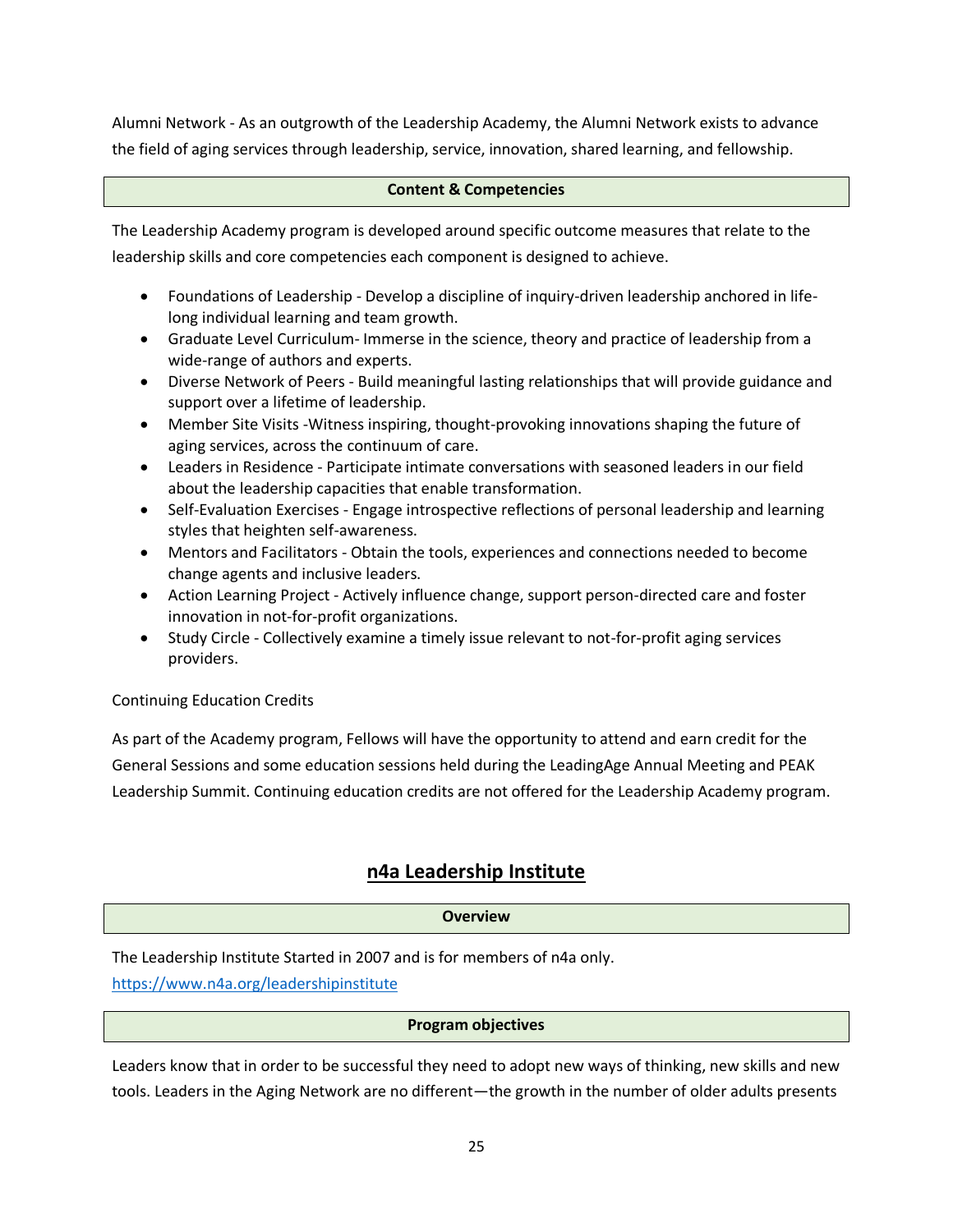us with unprecedented opportunities and challenges. The Aging Network must tap into the full potential of its diverse and passionate leaders to navigate the changing landscape.

Attendees are challenged and energized in a supportive environment with peers from across the country. They will develop new skills to:

- Increase effectiveness when working with teams and partners
- Bring intention and commitment to addressing challenges
- Act strategically and with confidence
- Stay refreshed and energized for the long-haul

#### **Application Process & Tuition**

Online application. Applicants must be an n4a member and work in AAA or Title VI organizations as director or senior staff to be eligible. Tuition for the Leadership Institute is \$1,300, which covers the cost of all sessions, materials, three nights lodging at the conference center, most meals during the Institute and follow-up activities.

#### **Program Structure**

Attendees of the Leadership Institute are invited to participate in special events, including alumni network activities throughout the year as well as a special follow-up session at the n4a Annual Conference in July.

At the intensive 2.5 day session in February, you will:

- Complete a leadership self-assessment
- Learn new ways to communicate effectively
- Develop your toolbox for creative problem-solving and planning
- Network with peers and leaders from the Aging Network

After the session, continue to develop leadership with the support of:

- A small peer learning group
- Alumni webinars on critical leadership topics
- A special workshop at the n4a Annual Conference in July
- A luncheon and panel discussion for all alumni of the Leadership Institute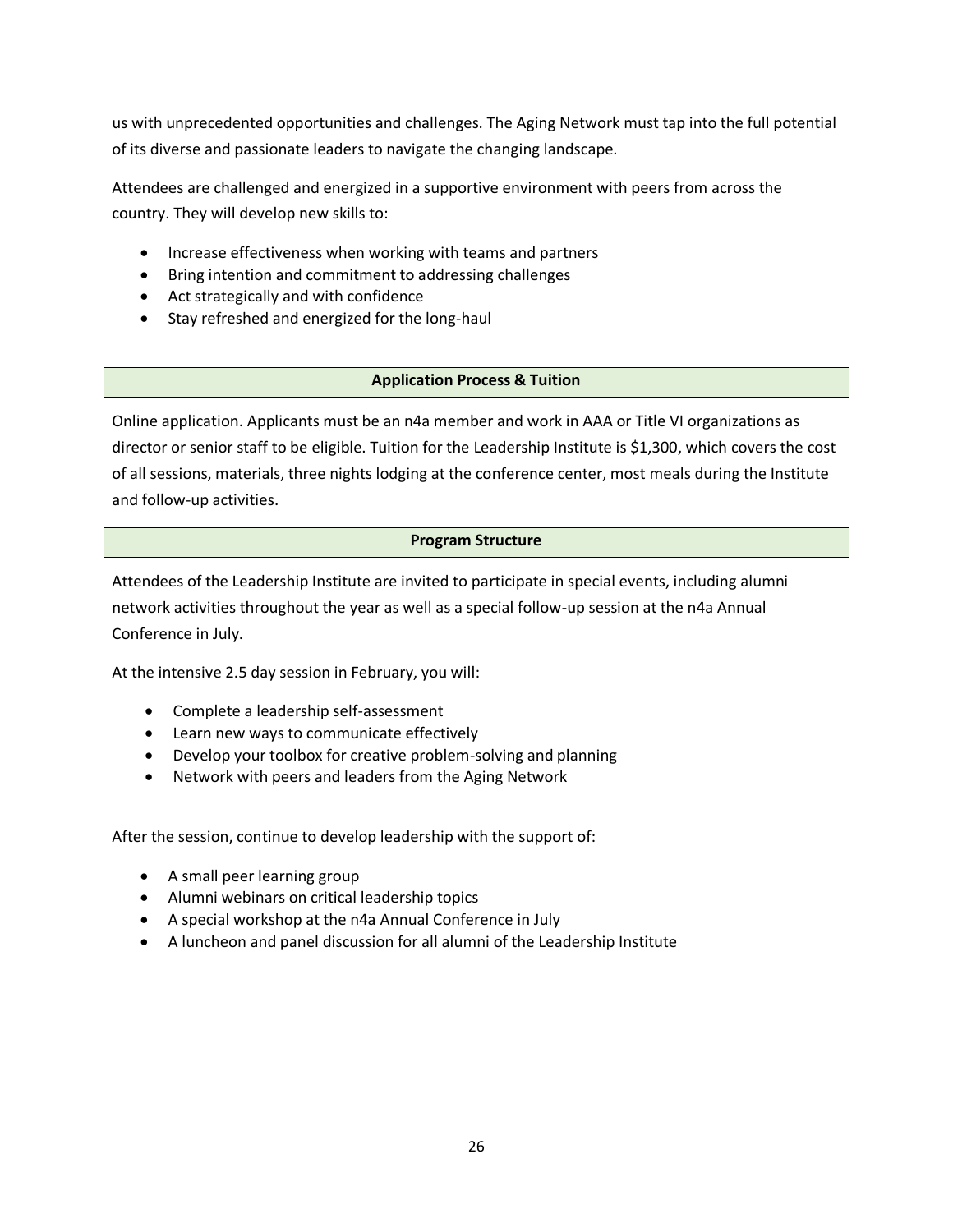## **Rockwood Leadership Institute – Art of Leadership**

#### **Overview**

Since 2000, Rockwood Leadership Institute has provided thousands of leaders with multi-day, transformative leadership trainings for social change nonprofit and philanthropic organizations.

#### **Program Objectives**

To provide individuals, organizations, and networks in the social benefit sector with powerful and effective training in leadership and collaboration. Focus on concrete skills, space to slow down and a supportive community.

#### **Application Process & Tuition**

Open to anyone who's interested in deepening and strengthening their leadership skills. Candidates apply online. Leaders working on national, state-based, regional and local progressive social change initiatives are encouraged to apply. National leaders working in important grassroots and policy reform sectors. Community based nonprofit and foundation leaders represent Rockwood's core alumni base. Rockwood has been increasingly serving progressive labor, governmental, and private sector leaders across the country. Fees range from \$6,000-\$1,750 depending on organizational budgets.

#### **Program Structure**

Each section of the training focuses on one of Rockwood's 6 core practices. Through guided meditation, small group exercises, games, and deep reflection, participants are introduced to each, and learn ways to bring them into to your daily life:

- Purpose
- Vision
- Partnership
- Resilience
- Performance
- Personal Ecology

Agenda[: https://rockwoodleadership.org/rwl/wp-content/uploads/2017/02/rockwood-aol-agenda.pdf](https://rockwoodleadership.org/rwl/wp-content/uploads/2017/02/rockwood-aol-agenda.pdf)

#### **Content & Competencies**

The Art of Leadership: Five-day intensive program. Each participant receives a "360-degree" performance evaluation to clarify areas for their individual leadership development. Professional trainers deliver a curriculum that provides (a) clarity of vision in their work; (b) partnership skills, include ing listening, speaking, conflict resolution and negotiation;(c) "personal mastery" and emotional intelligence skills; (d) teamwork development skills; and (e) performance skills.